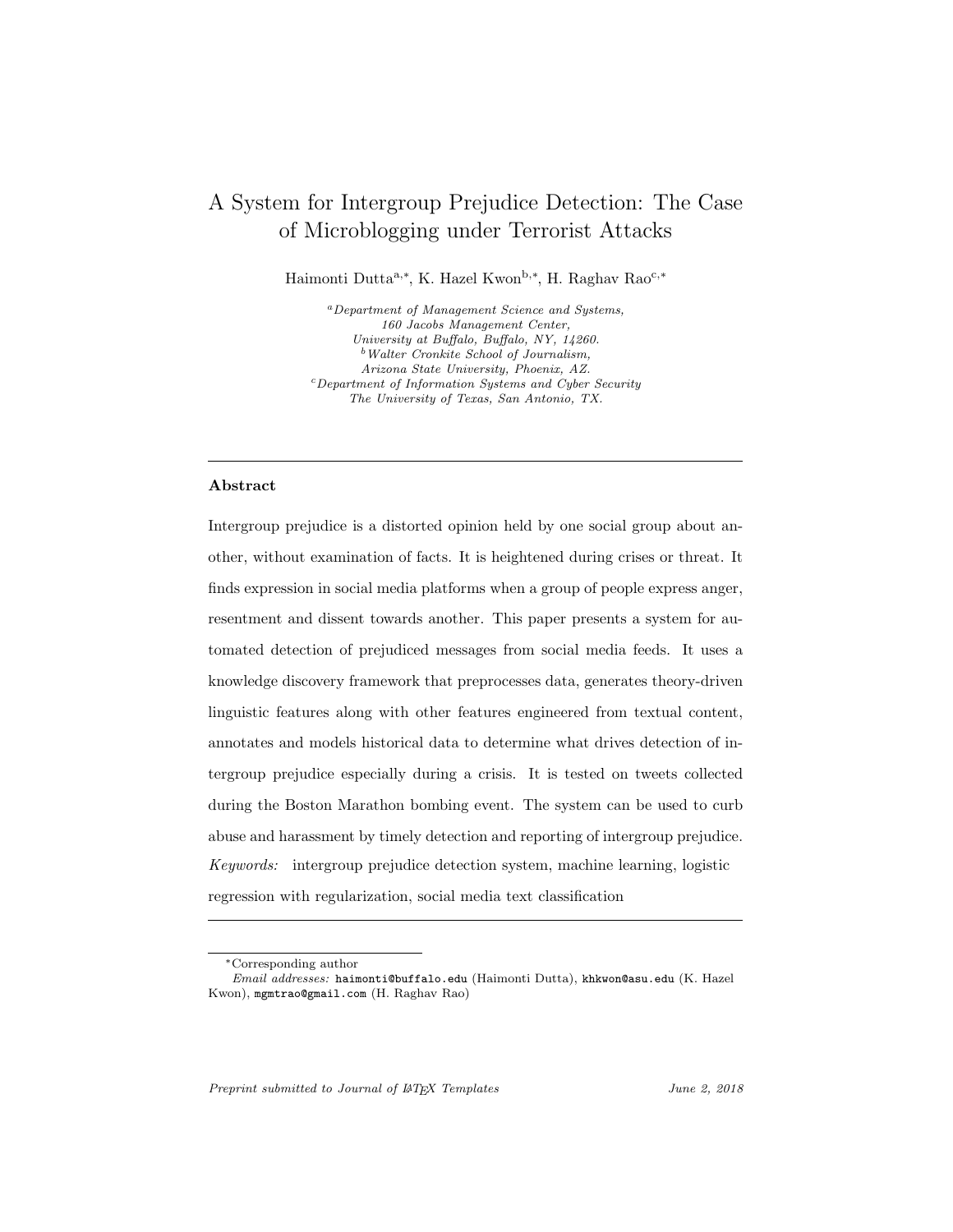## 1. Introduction

Prejudice is defined as "an antipathy based upon a faulty and inflexible generalization. It may be felt or expressed. It may be directed toward a group as a whole, or toward an individual because he is a member of that group" [\[1\]](#page-25-0). It is rooted in social categorization, by which a human simplifies the meaning of the social environment [\[2,](#page-25-1) [3\]](#page-25-2). Social categorization forms an indispensable part of human thought and is therefore a precondition for expression of prejudice. Individuals perceive the social environment dichotomously, as "us" versus "others". Those who are not part of "us", are the so called out-group, and are perceived as less dynamic, complex, and individuated. Clashes of interests and values may occur amongst groups, but these intergroup conflicts need not be instances of prejudice. If realistic differences in interests and values (or intergroup conflict) causes antipathy it leads to intergroup prejudice.

Prejudice may exist in intergroup conflict, as Tropp concludes, "a single expression of prejudice  $\cdots$  can have negative implications for intergroup relations" [\[4,](#page-26-0) p. 143]. That is, prejudice expressed on interpersonal level not only alienates the targeted out-group members but also encourages the development of dissent and negative behavior towards the whole out-group. Thus, intergroup prejudice is defined as a distorted opinion held by one social group about another, without examination of facts causing aversion, hatred and hostility. It is heightened during crises or threat and may lead to clashes of interests and values amongst groups. However we note that not all types of intergroup conflicts are instances of prejudice.

Tropp's remark is particularly pertinent in the context of social media, wherein prejudiced utterances are often expressed too carelessly, without thought on how other (dissimilar or divergent) group members would perceive them. This can lead to heightened sense of insecurity, anger and hostility. Unfortu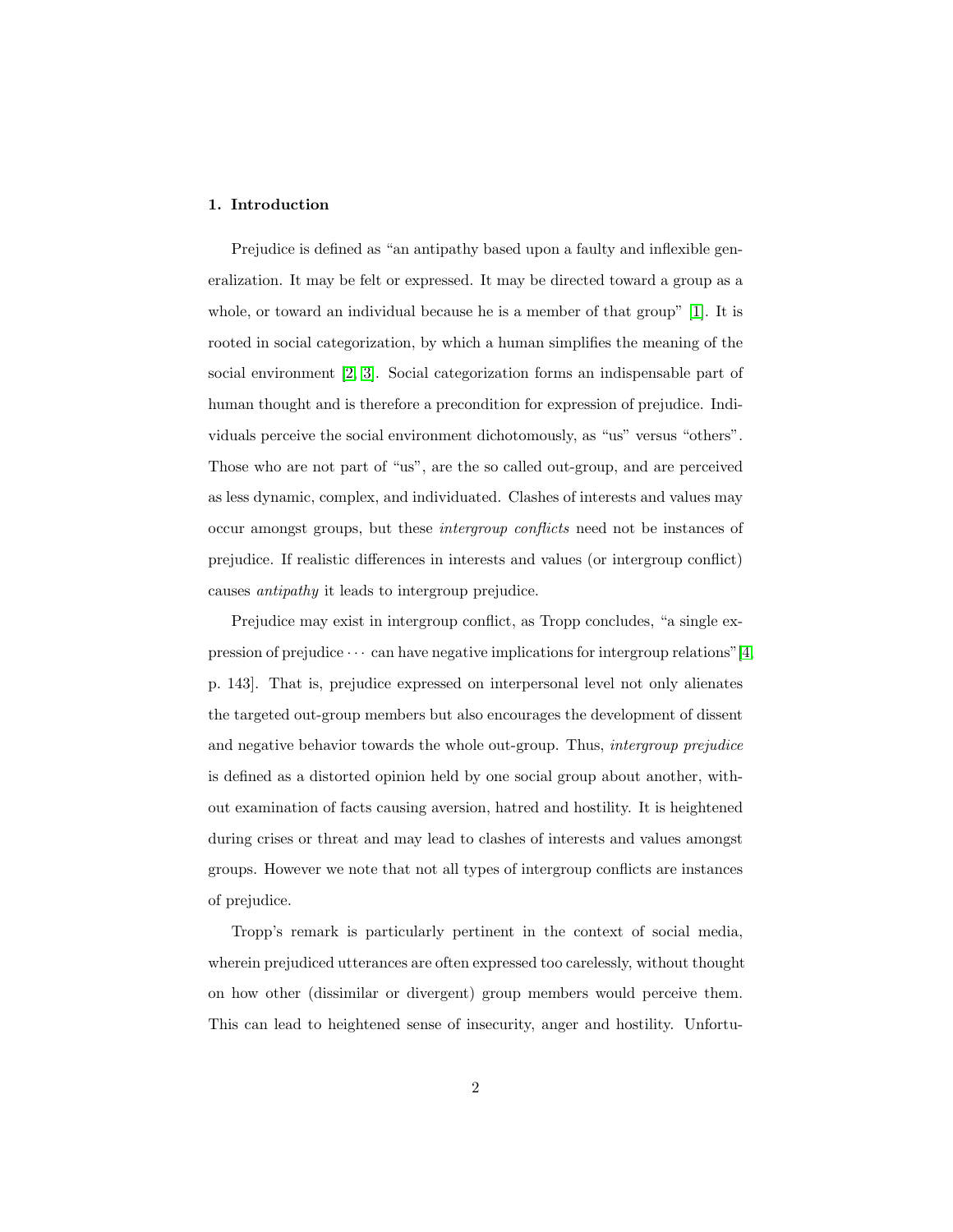nately, a filtering mechanism – an editorial decision making process by which a particular message is selected, omitted, or revised before distribution to audience [\[5,](#page-26-1) [6\]](#page-26-2) – for prejudiced content is largely lacking in social media systems. This absence makes prejudiced messages spread much faster in online settings than in offline settings. A first step towards building such an editorial decision making process is to identify which messages express prejudice towards an out-group (also referred to as intergroup prejudice). This study builds a computational system for reliable detection of intergroup prejudiced cues in social media messages. While previous research has attempted to develop systems for rumors and interpersonal attacks [\[7,](#page-26-3) [8,](#page-26-4) [9,](#page-26-5) [10,](#page-26-6) [11\]](#page-26-7), to the best of our knowledge, the problem of intergroup prejudice detection has not yet been explicated.

This paper is organized as follows: Section [2](#page-2-0) reviews related work; Section [3](#page-5-0) formally describes intergroup prejudice; Section [4](#page-7-0) explains the utility of social media data, particularly Twitter; Section [5](#page-9-0) describes the framework for detecting intergroup prejudice; Section [6](#page-16-0) presents machine learning models and Section [7,](#page-18-0) the empirical results. Section [8](#page-23-0) concludes the paper.

#### <span id="page-2-0"></span>2. Related Work

There is extensive research in social psychology examining the role of intergroup behavior and prejudice [\[4,](#page-26-0) [3,](#page-25-2) [2\]](#page-25-1). A socio-functional approach to intergroup prejudice [\[12\]](#page-27-0) contends that humans are interdependent social animals thus evolved to maximize benefits of "group living" by effectively coordinating individual members into a "well-functioning group". In this process, individuals necessarily engage in vigilance to identify, minimize, and eliminate potential threats to collective living, such as threats to trust, group resources, and socialization systems. The detected threat is then displayed through high-arousal emotions such as fear, anger, and disgust. The socio-functional approach high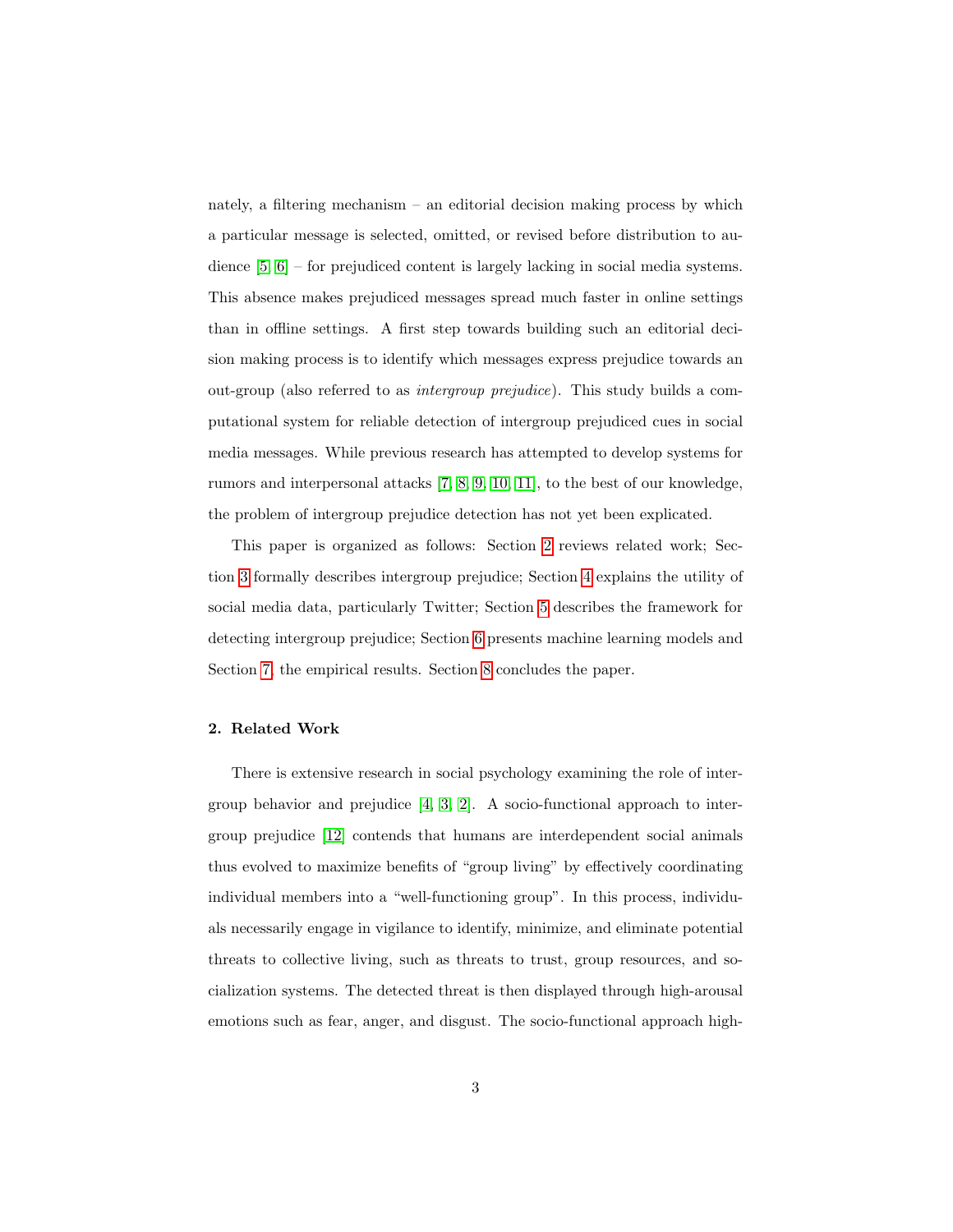lights that intergroup prejudice is an emotional product of the interplay between the characteristics of a target group and a given situation [\[12\]](#page-27-0).

In a bid to study intergroup prejudice, we examined prior work that may fall in a similar domain as that of the current study: deception and fraud, use of offensive language and expressions of hatred. While these areas of work also pertain to the detection of anti-social messages, detection of intergroup prejudice is a problem differentiated from prior work.

Deception and Fraud: The design of systems for detection of deception and fraud [\[13,](#page-27-1) [14,](#page-27-2) [15,](#page-27-3) [16,](#page-27-4) [17\]](#page-27-5) has risen to prominence in recent years. Deception and fraudulent behavior can cause prejudice against the group to which that fraudulent individual belongs (for e.g. consumers may treat as out-group vendors who manipulate their reviews). However, since the goal of this paper is to identify prejudice in social media, it does not aim to look for cues pertaining to deception, slyness or treachery but focuses only on cues for prejudice.

Offensive Language: The use of offensive language and hate speech by members of one group against another can provide cues for understanding dissent, hostility and resentment among groups. There have been a few systems de-signed for automatic detection of offensive language - the Smokey system<sup>[1](#page-0-0)</sup> [\[18\]](#page-27-6), can detect offensive comments; [\[19\]](#page-27-7) describes an alternative method for flame detection; techniques that use more complex linguistic features for flame identification such as dependency structure analysis [\[20\]](#page-27-8) and grammatical relations among words [\[21\]](#page-27-9); detection of offensive and non-offensive contents by exploitation of the lexical collocation of profanity [\[22\]](#page-28-0) are some examples. Not every case of offensive language use is prejudice. However, when offensive language is contextualized in an intergroup relation, the probability of it being used in

<sup>1</sup>This system considers only insulting and abusive words in its "flame" detector but is equipped with a parser for syntactic analysis.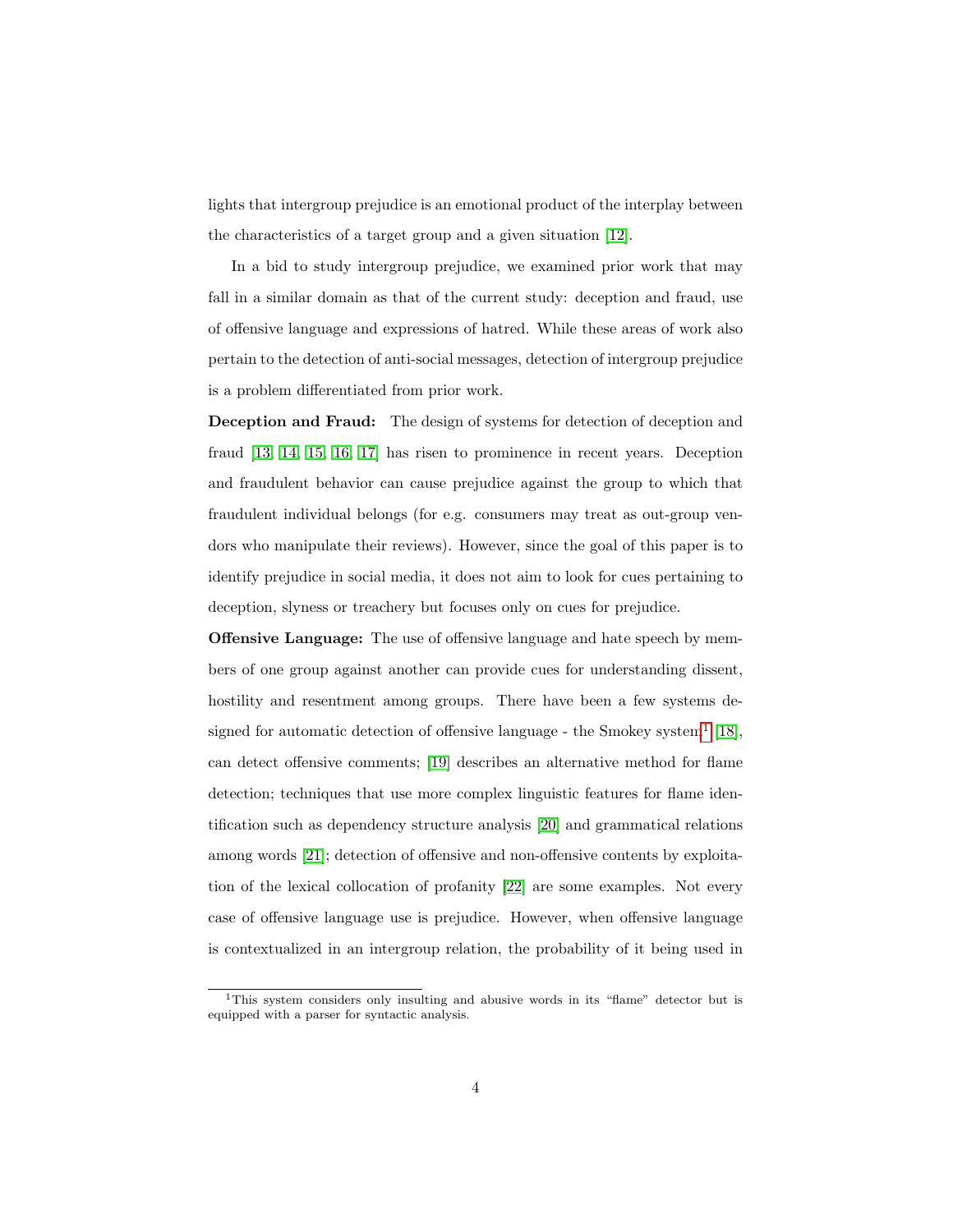prejudiced expression may be high.

Hatred: Hate speech is one of the most obvious form of prejudiced expression, and thus has the greatest resemblance to the current study. Warner et al. [\[23\]](#page-28-1) present an approach to detect hate speech in online texts, where it is defined as abusive speech targeting specific group characteristics such as ethnic origin, religion, gender, or sexual orientation. In the context of social media, Kwok et al. [\[24\]](#page-28-2) build binary classifiers to detect anti-black tweets directed against blacks by employing labeled data from diverse Twitter accounts. More recently, Djuric et al. [\[25\]](#page-28-3) propose an approach to the detection of hate speech in online user comments using a continuous Bag Of Words (BOW) neural language model. Apart from the existing hate speech detection studies, the current study develops the prejudice detection model by focusing on two aspects: (1) it captures additional cues beyond the use of offensive language (2) while hate speech detection tends to target a single group, for example, anti-semitism [\[23\]](#page-28-1) and anti-Blacks [\[24\]](#page-28-2), the current work examines comments against multiple groups in the context of a real world crisis event.

In sum, prejudiced messages in social media have a risk to go viral, and aggravate intergroup divides of the society. Detection of intergroup prejudice is a similar yet distinguishable problem from other anti-social message detection models. Specifically, the two premises that this study is grounded on are unique from other work. First, social media user interactions often engage multiple <sup>100</sup> intergroup relations; Second, prejudiced messages include a broader range of expressions beyond offensive language uses. For the first premise, we develop a labeled data for multi-group cues. For the second premise, we add the emotional intensity measured via a sentiment analysis technique (such as [\[26,](#page-28-4) [27\]](#page-28-5)) as a relevant step to the detection of intergroup prejudice.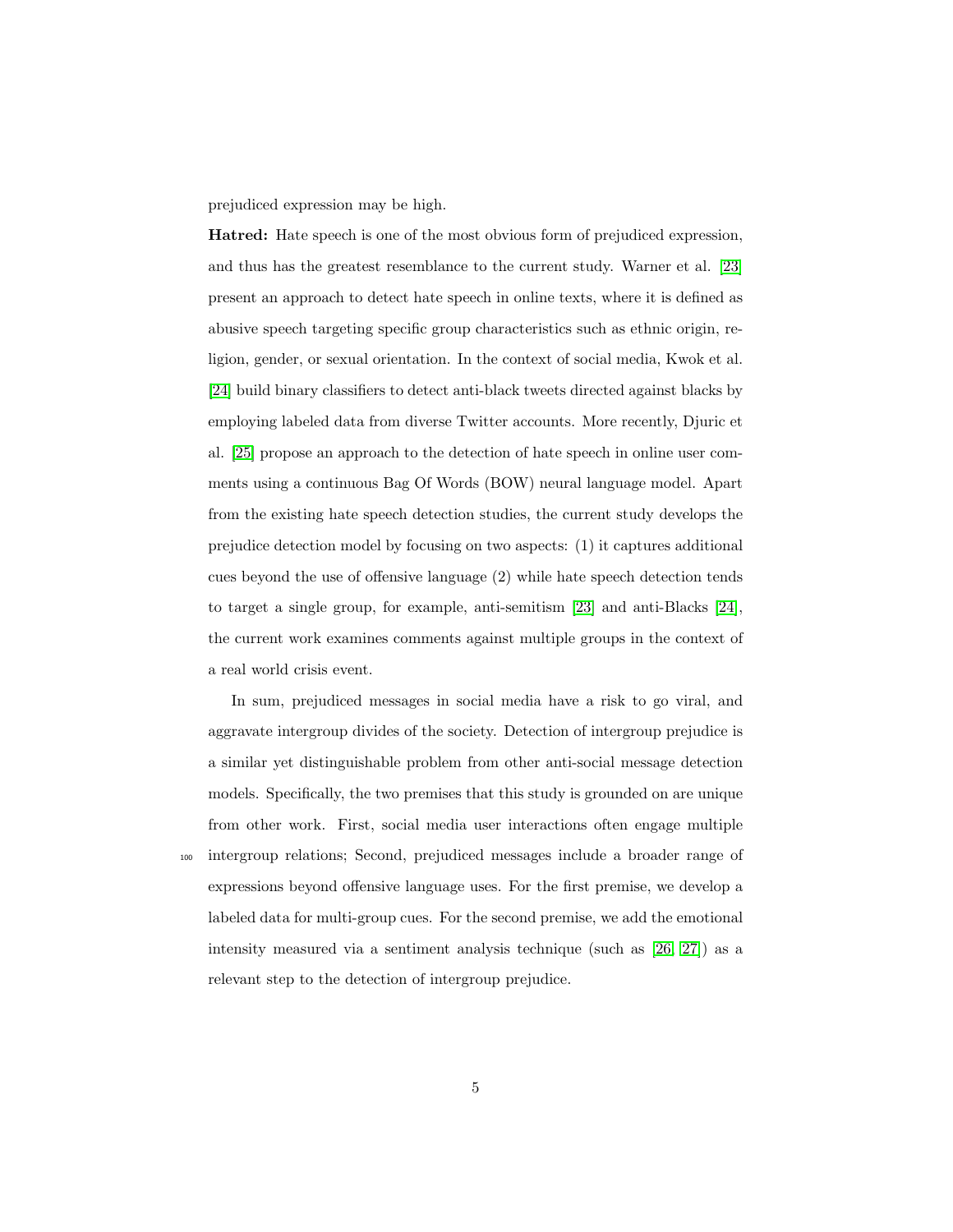## <span id="page-5-0"></span>3. Intergroup Prejudice under Threat

Expressions of intergroup prejudice tend to become more intense than usual when society faces a collective threat such as unforeseen crisis (e.g. political crisis, natural disasters, etc.). During such an event, threatened individuals generate a large volume of information as an attempt to reduce uncertainties. A nontrivial portion of such information, however, is not credible, and even worse intends merely to attack or blame other social groups, and may often appeal convincingly to some audiences in spite of their suspicious veracity. A large part of intergroup prejudice literature discusses threat as a situational cause for prejudice to thrive. Accordingly, we propose several rules for detection of intergroup prejudice (denoted by  $R1 \cdots Rn$ ) by referring to the literature on threat. We begin by pointing out the most basic "cognitive" element of intergroup prejudice – that the expression of prejudice must contain a target group cue [\[2\]](#page-25-1). A target group cue could be revealed in two ways, either as a group marker; or as an individual marker representative of the group.

R1: (a) Social group-indicative words and (b) individual names representative of a social group will appear more significantly in prejudiced messages than random.

If an indication of a target group is a cognitive dimension, behavioral and affective dimensions manifests the expression of prejudice [\[2\]](#page-25-1) which becomes particularly salient when a community faces threat collectively. For example, macro-level social threats such as economic downturn, reduced social welfare, and terrorism, either elicited by specific entities or unspecified, are found to heighten interethnic prejudice ([\[28\]](#page-28-6)). Similarly, frustration-aggression hypothesis [\[29\]](#page-28-7) suggests that threatened individuals release anxiety and reduce a feeling of powerlessness by putting others down  $([1, 30, 29])$  $([1, 30, 29])$  $([1, 30, 29])$  $([1, 30, 29])$  $([1, 30, 29])$ . That is, attributing responsibility for negative outcomes to nameable "scapegoats" help individuals restore personal control over their environment, and such an attribu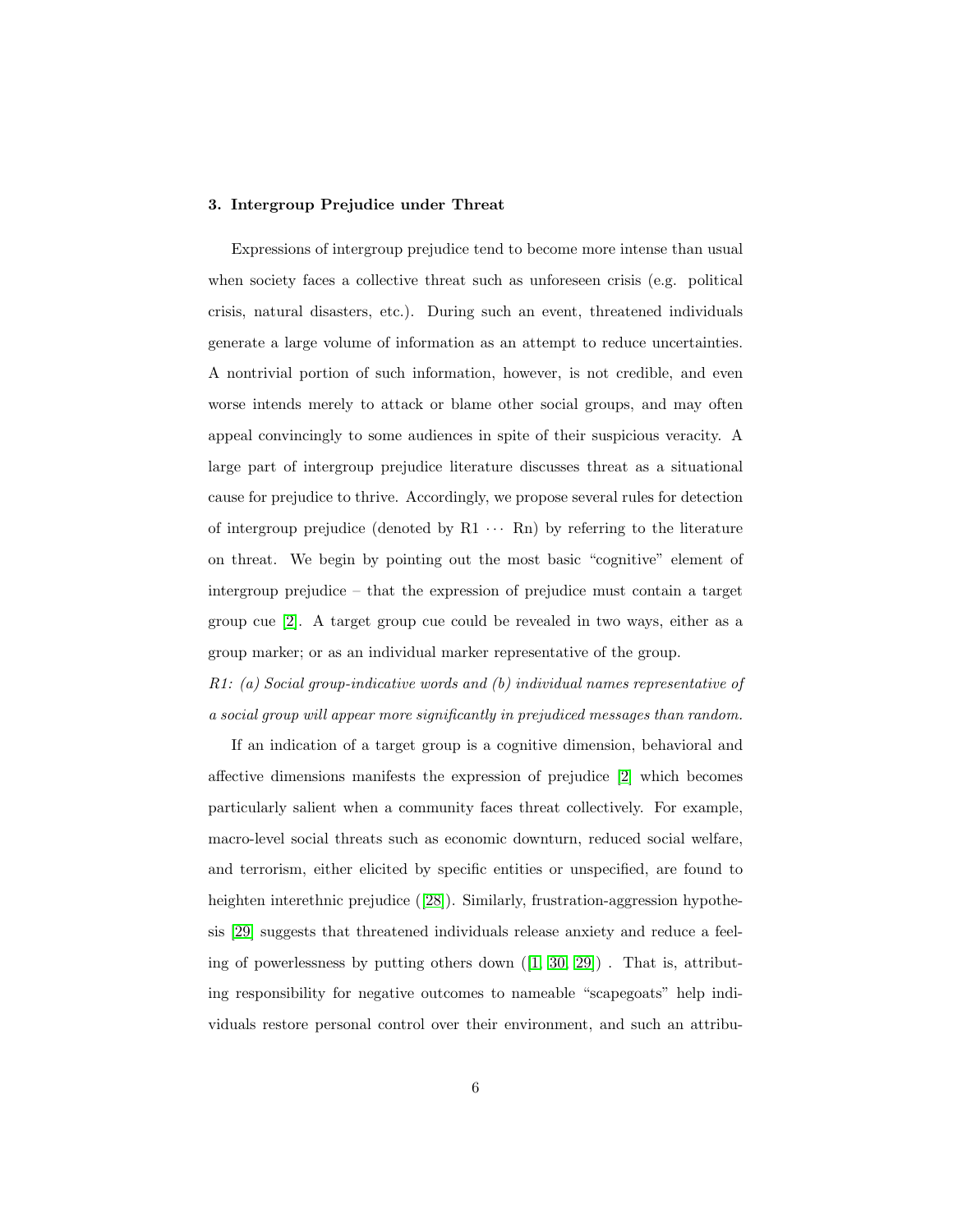tion process manifests through aggressive emotional expressions. According to socio-functional theory of intergroup prejudice humans maximize the benefits of "group living" for which group members are necessarily vigilant in identifying, minimizing, and eliminating potential threats to the collective living (such as, threats to trust, group resources, and socialization systems) [\[31\]](#page-29-1). Once a threat is detected, it is displayed through intensive emotional expressions such as fear, anger, and disgust. The intensive activation of emotion may sometimes accompany violent behavioral intention ([\[2\]](#page-25-1)). The literature suggests that aggressive behavioral markers and emotional accentuation should be more frequently found in prejudiced messages than in a random message. To develop the model features relevant to this behavioral and affective dimension, we propose the following linguistic cues as representations of verbal aggression and emotional accentuation:

 $R2$ : Verbal aggression represented by (a) the use of offensive words and (b) the use of violent behavioral cues is more likely to appear in prejudiced messages than in a random message.

R3: Emotional accentuation represented by use of all uppercase letters in certain words, is likely to be stronger in prejudiced messages than in a random messages. Conversely, intergroup prejudice is rooted in distancing oneself from a certain group; and thus opposite to sympathy toward other groups. Empathetic language use could be an inverse representation of prejudiced messages. Therefore:

 $R4$ : Empathetic expression is less likely to appear in prejudiced messages than in a random message. Even if we examine multiple group cues, it is possible that certain social groups occur more prominently than other groups in prejudice messages. Therefore, adding an "interaction" feature that gives weights to the verbal aggression used against prominent target groups could enhance the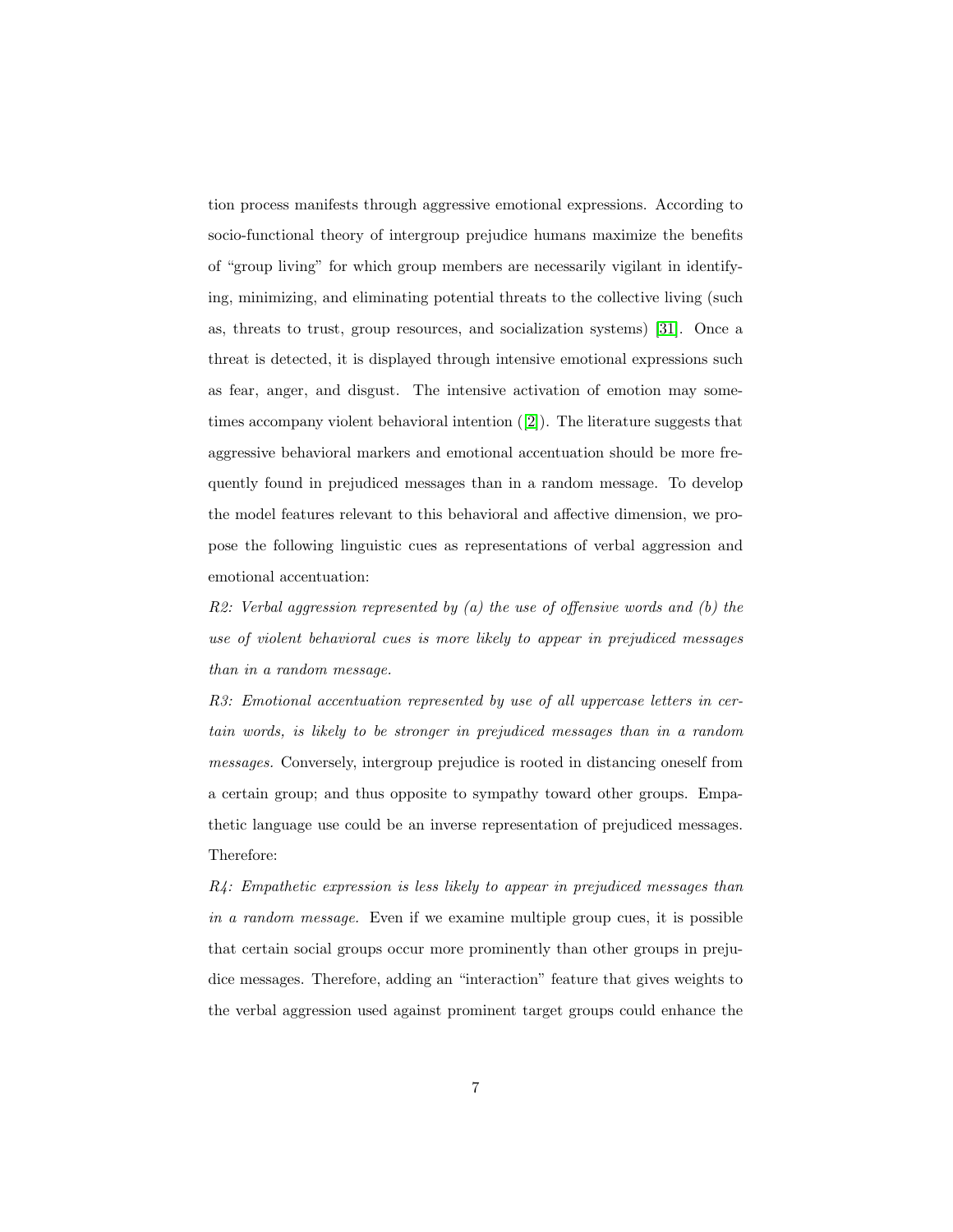accuracy of detection.

R5: Mentions of prominent social groups are more likely to co-occur with verbal aggression markers in prejudiced messages than in a random message.

The prejudiced responsibility attribution does not ensure an examination of factuality. In fact, early public opinion scholars found intergroup prejudice frequently coupled with rumors during a crisis event  $([1], [30], [32], [33], [34])$  $([1], [30], [32], [33], [34])$  $([1], [30], [32], [33], [34])$  $([1], [30], [32], [33], [34])$  $([1], [30], [32], [33], [34])$  $([1], [30], [32], [33], [34])$  $([1], [30], [32], [33], [34])$  $([1], [30], [32], [33], [34])$  $([1], [30], [32], [33], [34])$  $([1], [30], [32], [33], [34])$  $([1], [30], [32], [33], [34])$ . Public sharing of misdirected out-group blames via social media could produce undesirable consequences such as harming the reputation of certain groups or individuals, debilitating social trust, and aggravating group polarization or social exclusions [\[35\]](#page-29-5). By considering a prejudiced message as a type of unverified statement, we propose the rule that several fact-indicative linguistic cues, including the reference to news organization, addressable source of information (i.e., URL), numeric information, and breaking news, should be inversely associated with prejudiced messages.

 $R6:$  Fact-indicative linguistic cues such as  $(a)$  news organizational reference, (b) the use of URL,  $(c)$  numeric information, and  $(d)$  breaking news reference are less likely to appear in prejudiced messages than non-prejudiced messages.

Based on the rules above, and the incorporation of advanced machine learning techniques, we pose the following research question:

RQ1: What combination of rules and algorithms work best to detect intergroup prejudice from social media data with high precision and recall?

#### <span id="page-7-0"></span>4. Data Description

Given the popularity, scope and speed in reaching the audience, as well as the real-world mobilization potential, social media are increasingly becoming the breeding ground for exploring social scientific queries such as public opinions, mobilization during political unrests, decision making and behavioral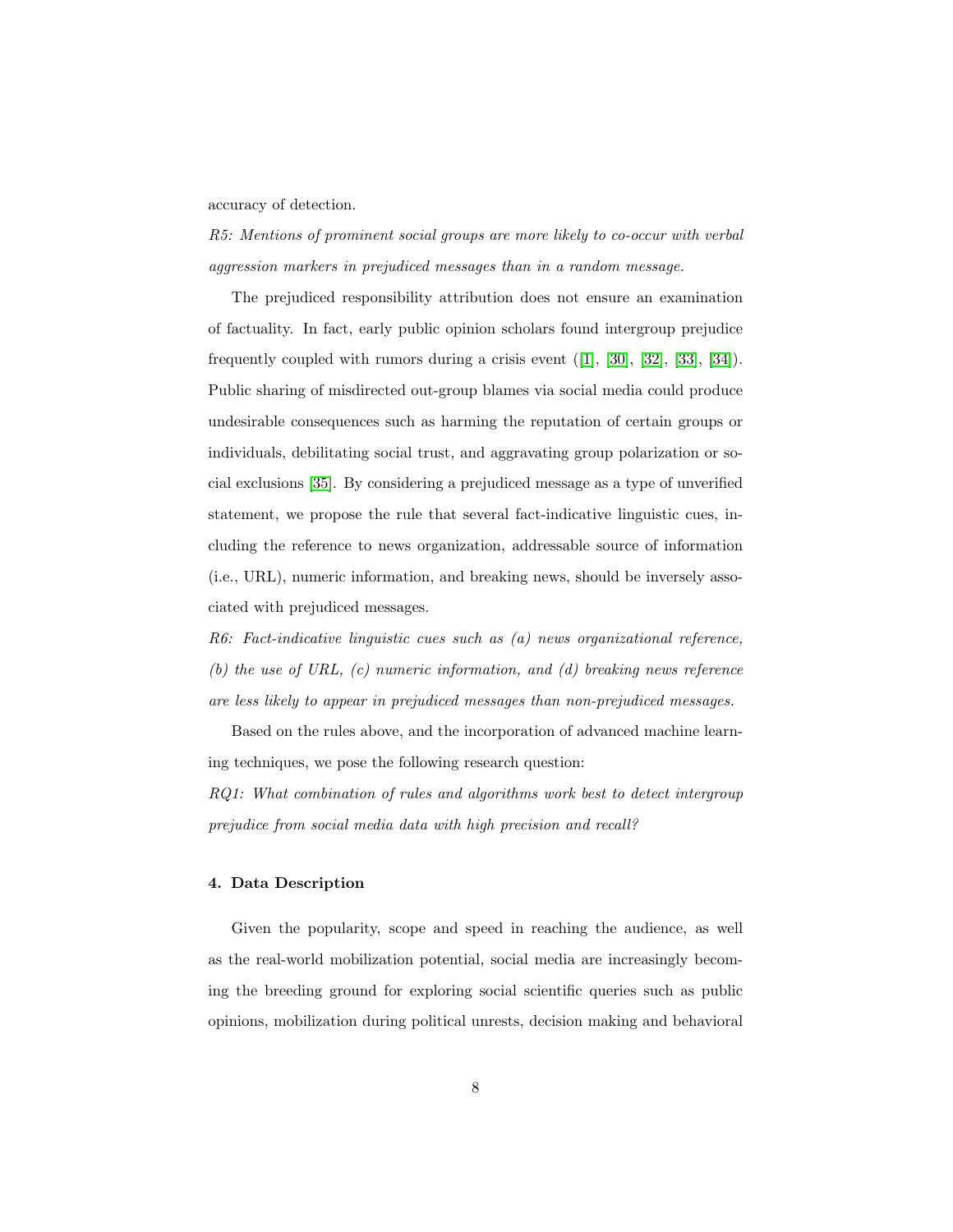predictions. Twitter is one of the popular social reporting tools used extensively under a crisis or disaster situation ([\[11,](#page-26-7) [10\]](#page-26-6)), and exhibits a mix of informative and undesirable messages. This study uses Twitter data collected immediately after one of the signature social crisis context in the U.S. - the Boston Marathon bombing incident. We chose a crisis context because the threat situation generates more prejudiced messages than in usual times. The search API was used with three keywords: #BostonMarathon, bostonmarathon, and boston. 30,951 users posted 68,087 tweets regarding the incident between April 15th – 29th, 2013. The number of retweets was 113,884.



<span id="page-8-0"></span>Figure 1: Knowledge Discovery and Machine Learning Framework for Intergroup Prejudice Detection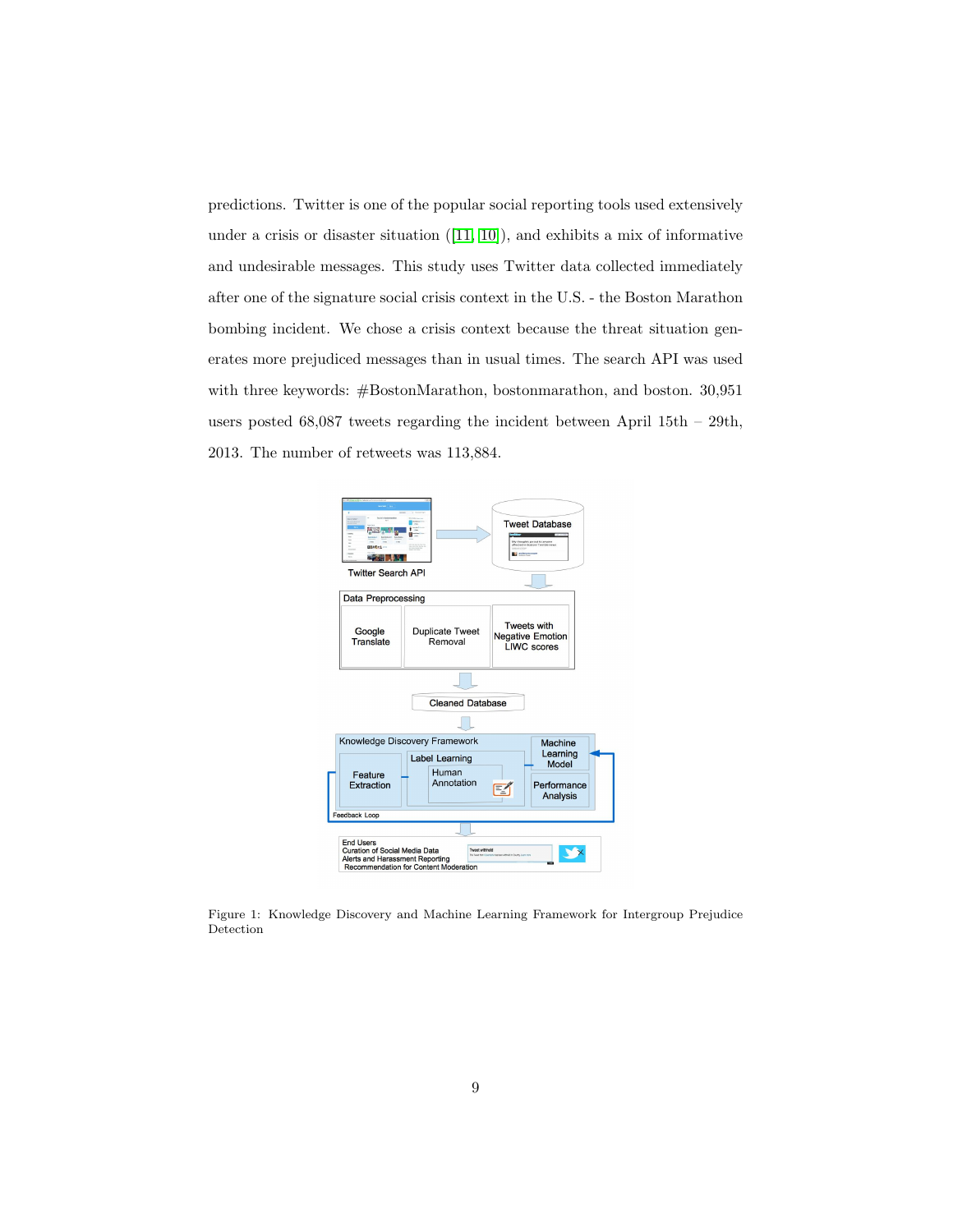#### <span id="page-9-0"></span>5. Knowledge Discovery Process for Intergroup Prejudice Detection

Figure [1](#page-8-0) presents the components of the knowledge discovery framework for identification of prejudice from social media data. The key components include data preprocessor, feature engineering, and iterative learning: (a) Data Preprocessor: This component is involved with data cleaning including elimination of tweets with foreign language and removing words that occurred below the 200 threshold frequency  $(= 1)$ . More importantly, to enhance the accuracy of the model, we filtered out tweets with purely positive sentiments. Although text from social media may contain incorrect spellings, acronyms (for example, "gr8" or "gr8t" for the word "great"; "lol" for "laughing out loud") and short length (the length of Twitter message is limited to 140 characters), we do not perform spelling normalization. (b) Feature Engineering: Considerable effort was spent in designing proposed features which are described in more detail in Section [5.2.](#page-10-0) (c) Label Generator: No ground truth labels are available for the task described in this paper. To learn "subjective" concepts, human annotators provide an assessment of the labels for each Tweet based on words they contain. (d) Iterative Learning: The system described in this paper was carefully designed from the features using the labels to guide the process of learning. Manual tuning and detailed empirical analysis helped acquire the desired performance characteristics of the system.

#### 5.1. Data Pre-processor

The following pre-processing steps are performed on individual tweets: First, we cleaned the data by translating<sup>[2](#page-0-0)</sup> non-English tweets and removing duplicates. A big chunk of corpus contains replicas of the same messages. The number of tweets after removing duplicates was found to be 24,472.

<sup>2</sup>Google Translate was used for cleaning.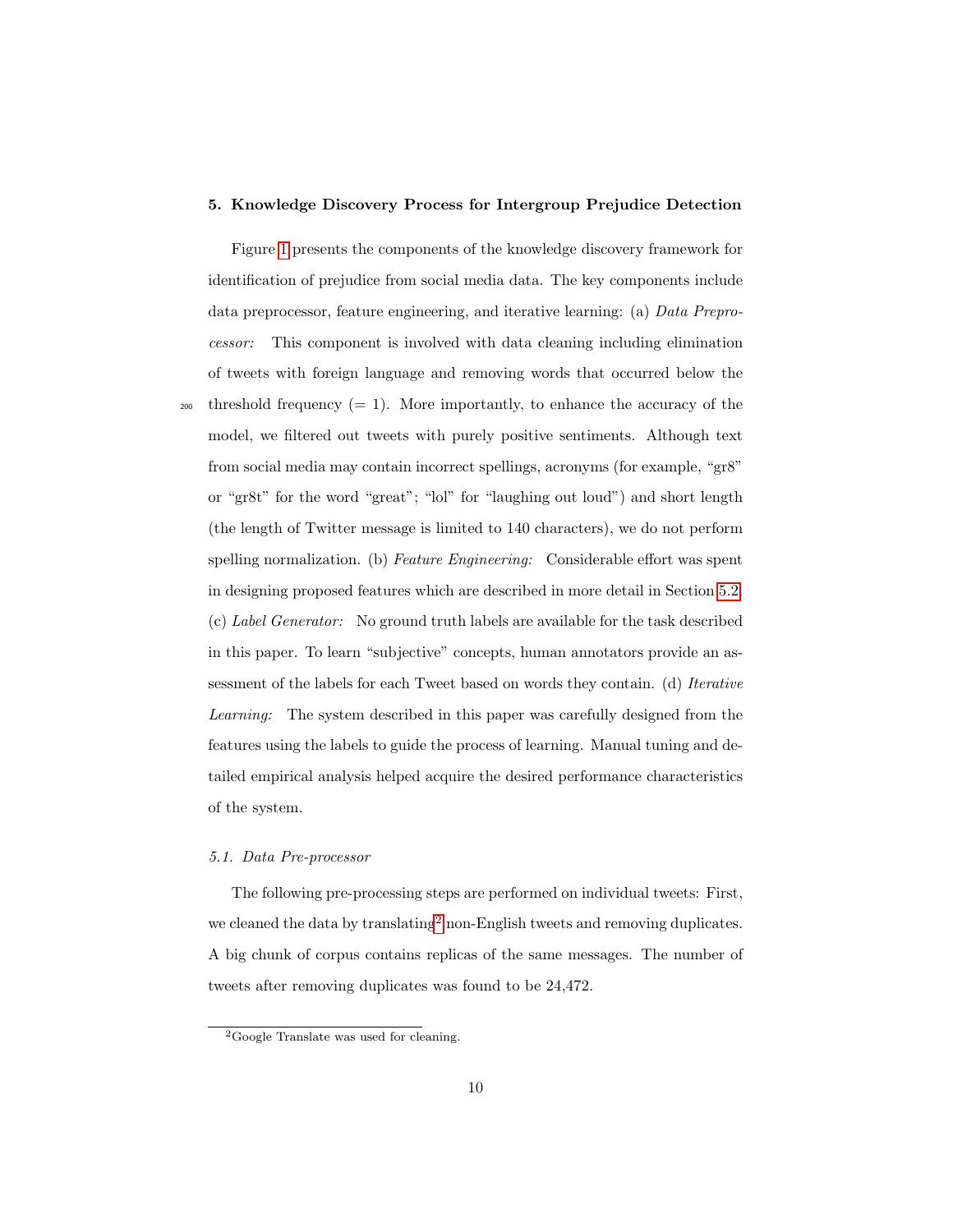Second, we filtered out tweets with purely positive emotion - i.e., with zero negativity score - to enhance the accuracy of the model. The Linguistic Inquiry and Word Count (LIWC) software [\[36\]](#page-29-6) was used to assign the sentiment scores by consulting a dictionary of words representing positive and negative emotion. It converts the usage of each of the single words within a tweet into either a 0 (not used) or a 1 (used one or more times) and then estimates the correlation between the occurrence of each word in the positive and negative emotion category with the sum of the other words in the same category By keeping tweets that showed at least some negativity, we narrowed the modeling scope down to detecting prejudiced messages out of negative messages corpus. This process was reasonable because prejudiced messages are within the domain of anti-social, negative messages. Excluding purely positive tweets indeed enhanced model performance.

Next, we eliminated stop words and special characters<sup>[3](#page-0-0)</sup> from tweets us[i](https://github.com/mengjunxie/ae-lda/blob/master/misc/mallet-stopwords-en.txt)ng the dictionary ([https://github.com/mengjunxie/ae-lda/blob/master/](https://github.com/mengjunxie/ae-lda/blob/master/misc/mallet-stopwords-en.txt) [misc/mallet-stopwords-en.txt](https://github.com/mengjunxie/ae-lda/blob/master/misc/mallet-stopwords-en.txt)) in the Mallet software ([\[37\]](#page-29-7)).

#### <span id="page-10-0"></span>5.2. Feature Engineering

Features are extracted from the cleaned tweets stored in our corpus. Corresponding to the rules posited above, the following features are extracted for supervised learning (a) Unigrams: They are extracted after carefully removing occurrences of words with frequency 1 (since these are expected to contribute to noise in the data). All words are converted to lowercase unless the word was  $completely$  in uppercase in a tweet<sup>[4](#page-0-0)</sup>. The total number of unigrams extracted for the study was 3567. (b) Group indicative cues: As the most basic cognitive unit

<sup>&</sup>lt;sup>3</sup>If a word contains any of the following characters - ".", ".", ".", ".", ",", "", "", "", ")", "(", ";", ",",",","," =" at the beginning or end, those characters are removed.<br><sup>4</sup>It is assumed that capitalization is an important property for identification of emphasis

in text.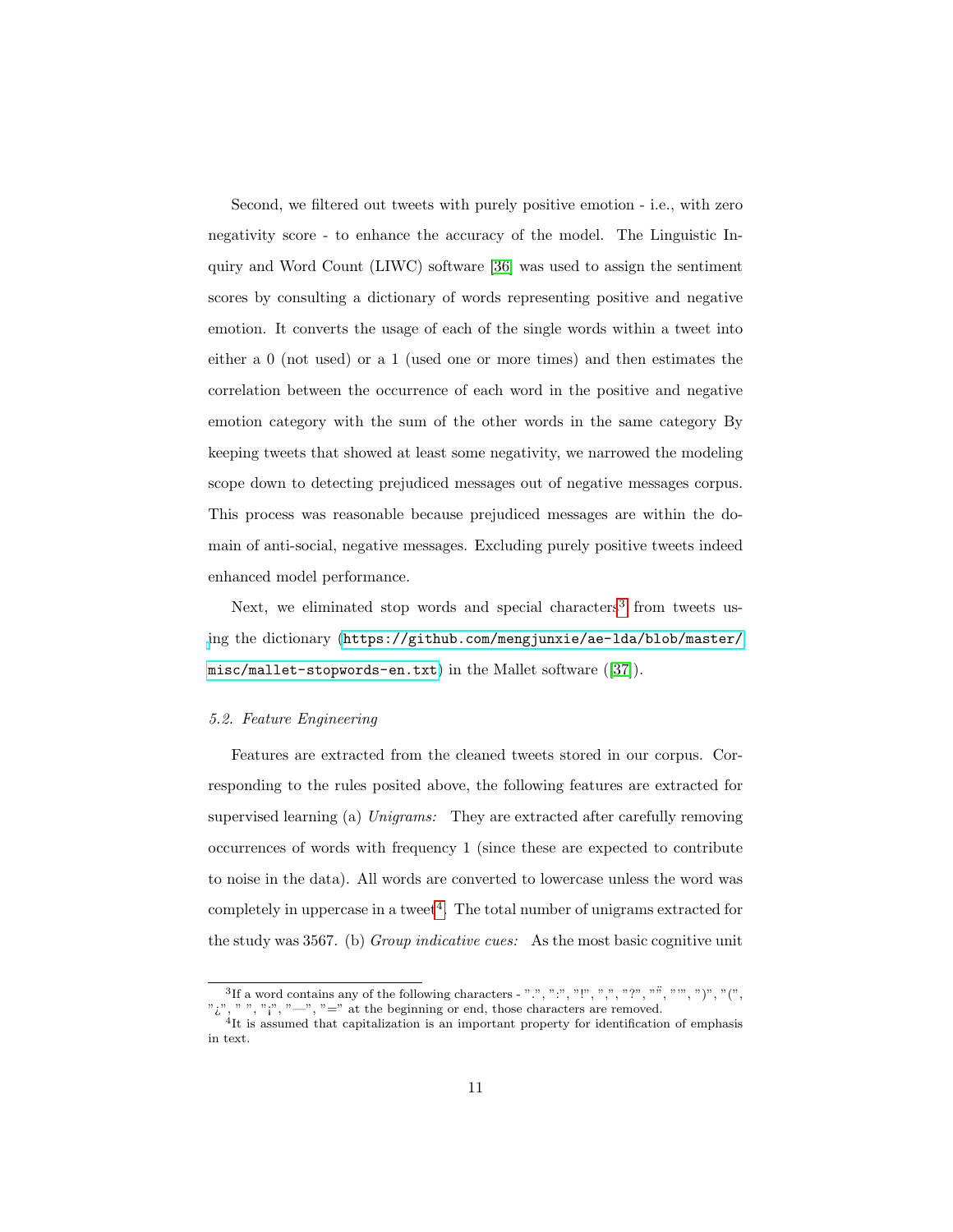for prejudice to occur, the identification of a certain group must be revealed in a prejudiced message. To identify a group indicative cue, two human annotators<sup>[5](#page-0-0)</sup> first verified whether a particular word was indicative of a group. Examples of such words include: immigrant, Russia, muslim, islam, Arab, Saudis, Republican, democrat. Annotators are trained a priori by a domain expert. The inter-rater agreement on the task was 97.52% (Cohen's kappa= 0.704).

In addition to the presence of group names, the annotators also reviewed the words to designate whether a word is the name of an individual who is representative of a certain social group group ( e.g. representatives of a political party). This feature was an extension of the group feature, by considering an individual as a target for expression of prejudice. The inter-rater agreement on the task was reported to be  $97.90\%$  (Cohen's kappa = 0.755). (c) Fact-indicative cues: It is proposed that prejudiced messages contains unverified information such that fact-indicative features should be inversely related to prejudiced sentiment. The following features are identified as the fact-indicative cues: (i) Presence or absence of URLs in tweets: A feature was designed to test whether a tweet had an URL or not. On the one hand, the provision of URL may provide an external source to verify the statement. Considering that prejudice is a pre-conceived opinion<sup>[6](#page-0-0)</sup> not based on actual experience, a tweet with a URL maybe unlikely to report intergroup prejudice. However, the provision of URL could be a persuasive strategy to make audience reinforce prejudice under the guise of seeming truthfulness. Thus, the presence or absence of an URL is an interesting feature for detection of intergroup prejudice. (ii) Presence or absence of Twitter

<sup>5</sup>The Stanford Named Entity Recognition (NER) toolkit [https://nlp.stanford.edu/](https://nlp.stanford.edu/software/CRF-NER.shtml) [software/CRF-NER.shtml](https://nlp.stanford.edu/software/CRF-NER.shtml) was first used to extract group and individual names from the tweets in our corpus. Only a small subset of names are identified; hence we resorted to human annotation. The Stanford NER could identify only 494 on the 1495 names we manually annotated, which is 33% of the total annotation we have.

<sup>6</sup>Oxford Dictionary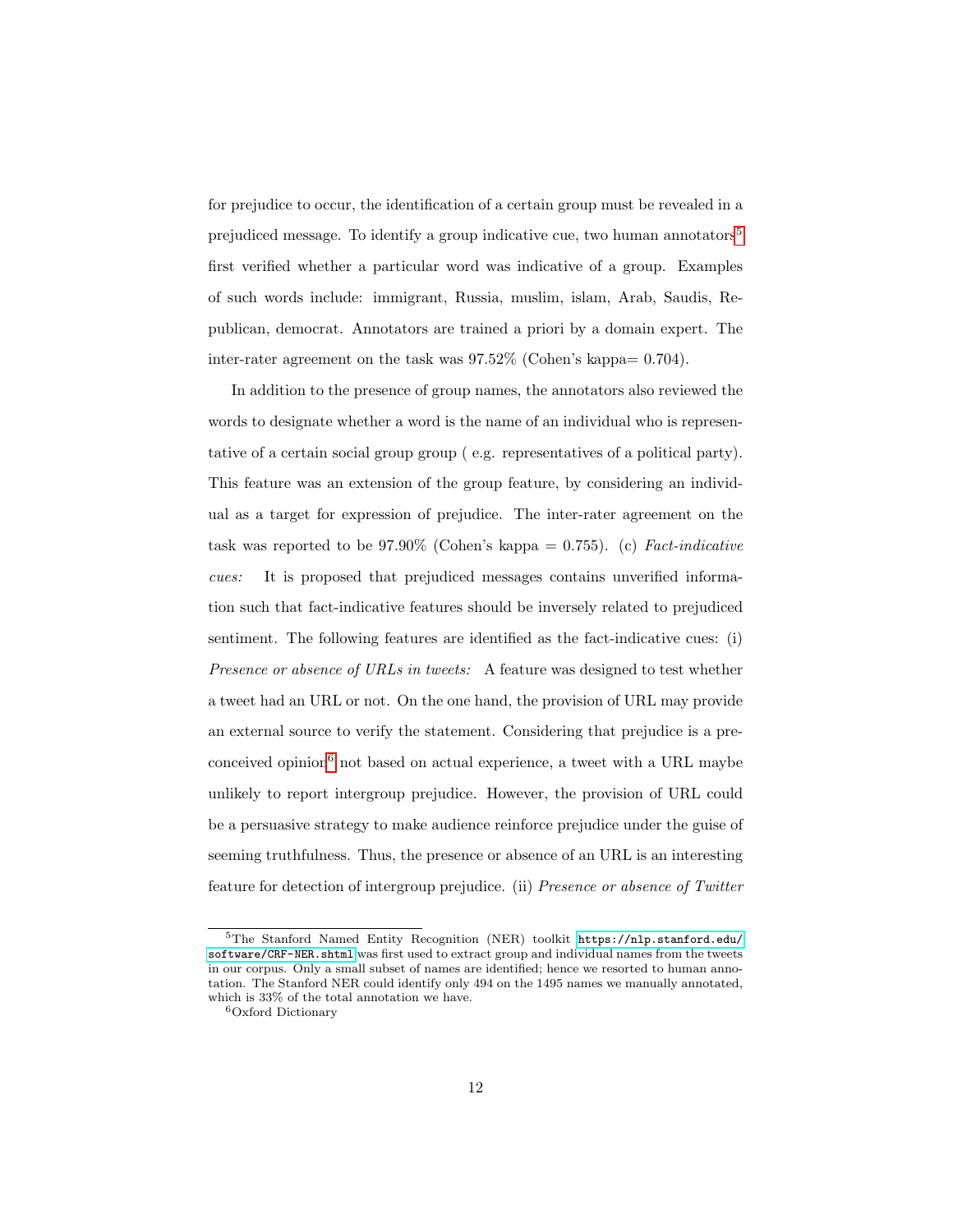handles belonging to news and media organizations: A list of newspaper/press organizations are constructed based on LexisNexis search. This search retrieved 277 organizations, including domestic news media, major world news media, and international wire service. However, on closer examination it was found that some important newspaper names are missing (e.g., Boston Globe, Boston Heralds). To ensure the comprehensiveness of the list, additional information was obtained from the McClatchy-Tribune (M-T) partnership<sup>[7](#page-0-0)</sup>. The final list included 932 organization names, after removal of repeated entries; also added are the broadcast network and cable news channel handles. Following this, Twitter handles associated with each organization name was found using the Twitter API[8](#page-0-0) and a codebook containing 937 handles was created. The unigrams in each tweet are matched against this codebook to detect presence or absence of Twitter handles for news organizations.

(iii) Presence of the word **BREAKING** in tweets: A feature was designed to test whether a tweet had the word "BREAKING". It was proposed that the word "BREAKING" was primarily used in the context of urgent delivery of factual news therefore unlikely to be indicative of intergroup prejudice. (iv) Numeric features: A list of strings containing numeric characters was prepared as a fact-indicative feature component. The list includes phone number formats (e.g., nnn.nnn.nnnn; 01?nnnnnnn; 1-800-nnn-AAAA; 1-800-AAAA-AAA, +1 nnn-nnn-nnnn, with n referring to number and A referring to alphabet), time formats (e.g., n:nn; nn:nn), and currency format (e.g.,  $n.nn$ ).

(d) Verbal aggression cues: Two features are engineered to operationalize verbal aggression (i) Presence of profane words: A list of profane words was prepared by combining a few sources including online swearword collections

 $7<sup>M-T</sup>$  is the second largest newsgroup in the US. The largest group, Gannett News Service group, does not show the partnership list in the LexisNexis

<sup>8</sup><https://dev.twitter.com/rest/reference/get/users/search>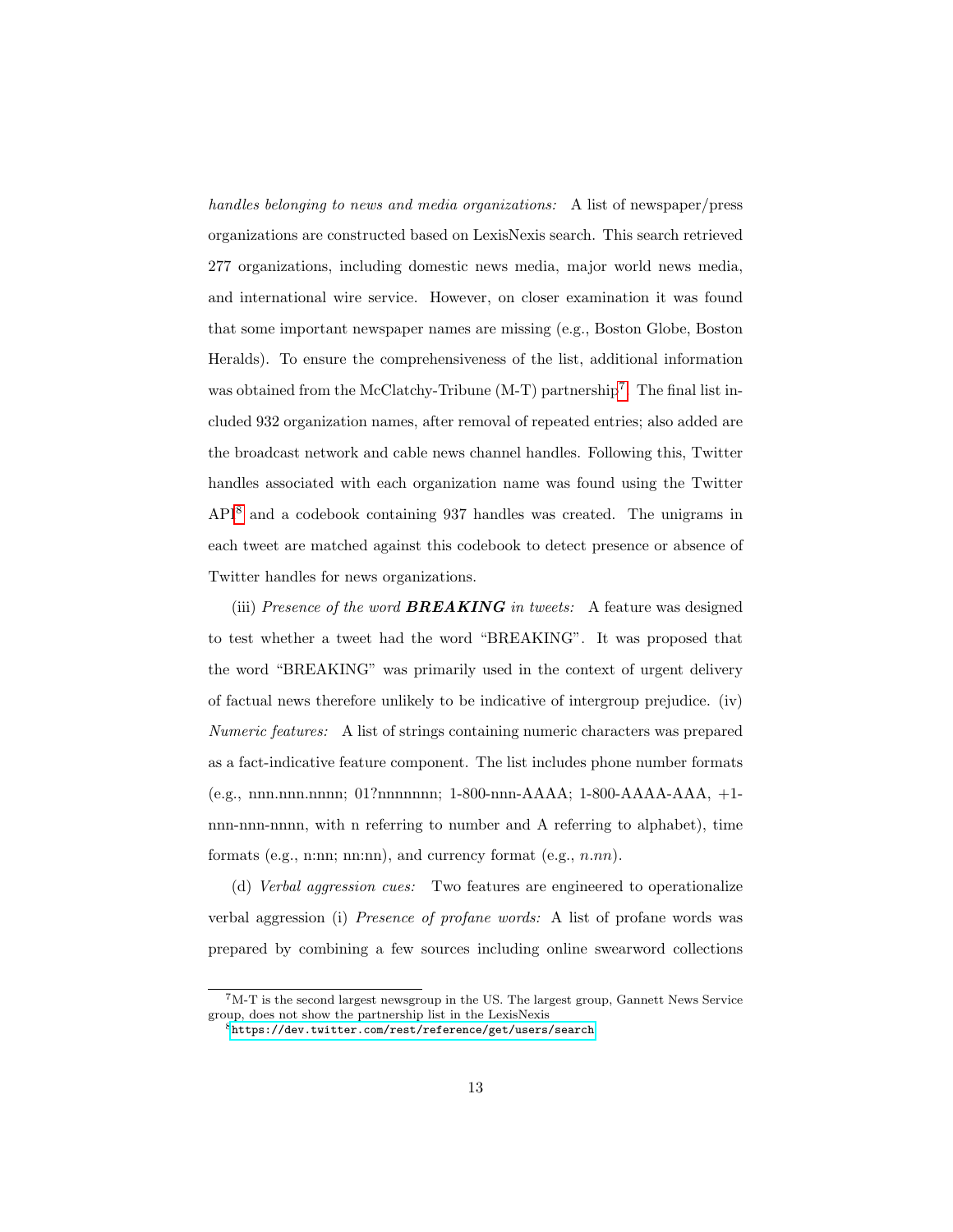online ("Banned Word List"<sup>[9](#page-0-0)</sup>), the swearwords listed in LIWC dictionary, and the swearwords identified in the current text corpus. If the text of a tweet contains any one of these profane words, a binary feature has a value of 1 and 0 otherwise. In addition, we also incorporated the presence or absence of swear words (as defined above) as a feature - if a tweet contained any of the swear words, it has a value 1 and 0 otherwise. (ii) Violent behavioral cues  $(Kill^*$  features): The most obvious form of prejudice often manifests itself by displaying a behavioral intention ([\[2\]](#page-25-1)). Manual reading of the Boston bombing tweet messages also supports this idea in that hostile messages often contain the <sup>300</sup> word "kill" and its variants (such as "killing"). Therefore, we created a binary feature (Kill\* features) which is 1 if a tweet contained any occurrence of the word "kill" or its variants and 0 otherwise.

(e) Emotional Accentuation: Users often write out words or phrases with consecutive uppercase letters to emphasize their feeling, thoughts, and judgment. Note however, some words with uppercase letters are not necessarily associated with emotional or cognitive emphasis (e.g. #BOSTONMARATHON, RT, #TERRORISM, CNN). Accordingly, human annotators reviewed the uppercase words and created an exclusion list of 1,200 "conventional" uppercased words that are irrelevant to emotional accentuation. A binary feature was designed indicating whether a tweet contained one or more words in uppercase letters beyond the exclusion list. (f) Features with empathetic connotations: Considering that prejudiced sentiments are inherently intergroup divisive, empathetic emotions could be the opposite of prejudiced messages – for example, a majority of tweets could offer condolences to the victims and their families. Even if it could contain a negative emotion (sadness) and may designate a target group, the sympathetic message is far from prejudice. We consider that such

<sup>9</sup>www.bannedwordlist.com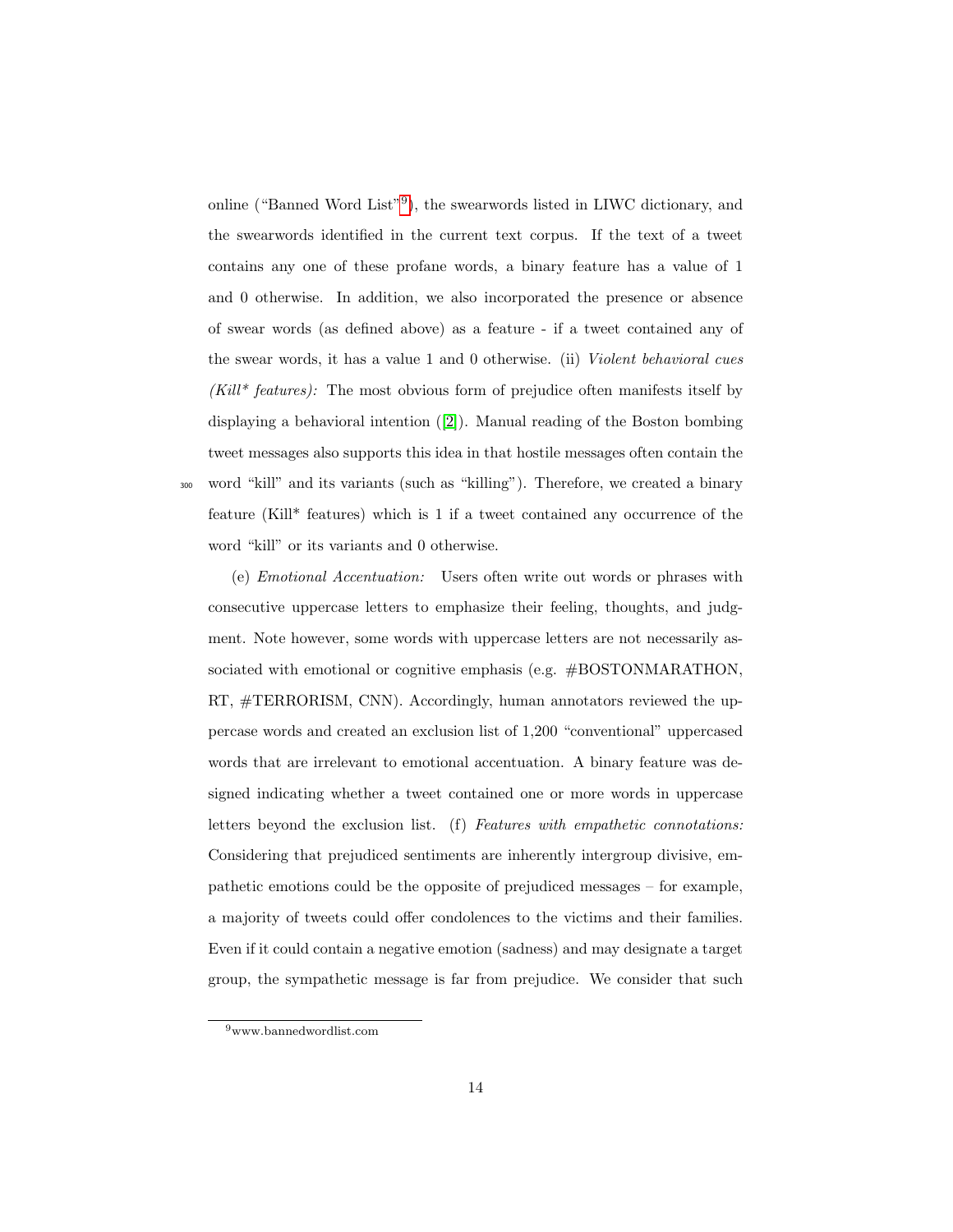words should have inverse relationship with prejudiced messages. For this fea-ture, human annotators reviewed the bag of words to create the list of words<sup>[10](#page-0-0)</sup> that connote either compassionate emotions or help-seeking intention. Based on the list, researchers reviewed the tweets that contained those words, and reduced to seven words that are clearly associated with sympathetic messages. Those words are help\*, donat\*, sadden\*, heart\*, thought, praying (other variations of pray\* are often used in mixed sentiments and not included in this feature set), and tears.

| Group/Indv. Name | $\#Pred.$ | $#Non-Pred.$ | Total |
|------------------|-----------|--------------|-------|
| <b>ISLAM</b>     | 30        | 71           | 101   |
| MUSLIM           | 33        | 93           | 126   |
| <b>OBAMA</b>     | 13        | 78           | 91    |

<span id="page-14-0"></span>Table 1: Distribution of most frequently occurring Group/Individual names in our data.

 $(g)$  Co-occurence Features between prominent social groups and aggression markers: In natural language processing applications, n-gram based features (such as bigrams and trigrams) and parts of speech are often used to extract lexical patterns. Our initial datasets incorporated all bigrams and parts of speech based tags. However, it was found that this exponential increase in the number of features was not beneficial for improving precision and recall of the models. Consequently, we engineered "interaction features"<sup>[11](#page-0-0)</sup> after carefully examining the text and keeping track of the frequency of occurrence of certain words associated with social categories. These are based on standard English usage <verb/adjective/noun> and occurrence of the name of a social category (group or individual name) in the tweet. In our dataset, the most frequently occurring (in at least 2% tweets) group/individual names are Muslim, Islam and Obama

<sup>10</sup>Available on request.

<sup>&</sup>lt;sup>11</sup>This approach is motivated by the popular Brown clustering algorithm  $([38, 39])$  $([38, 39])$  $([38, 39])$  $([38, 39])$  which is used extensively in natural language processing.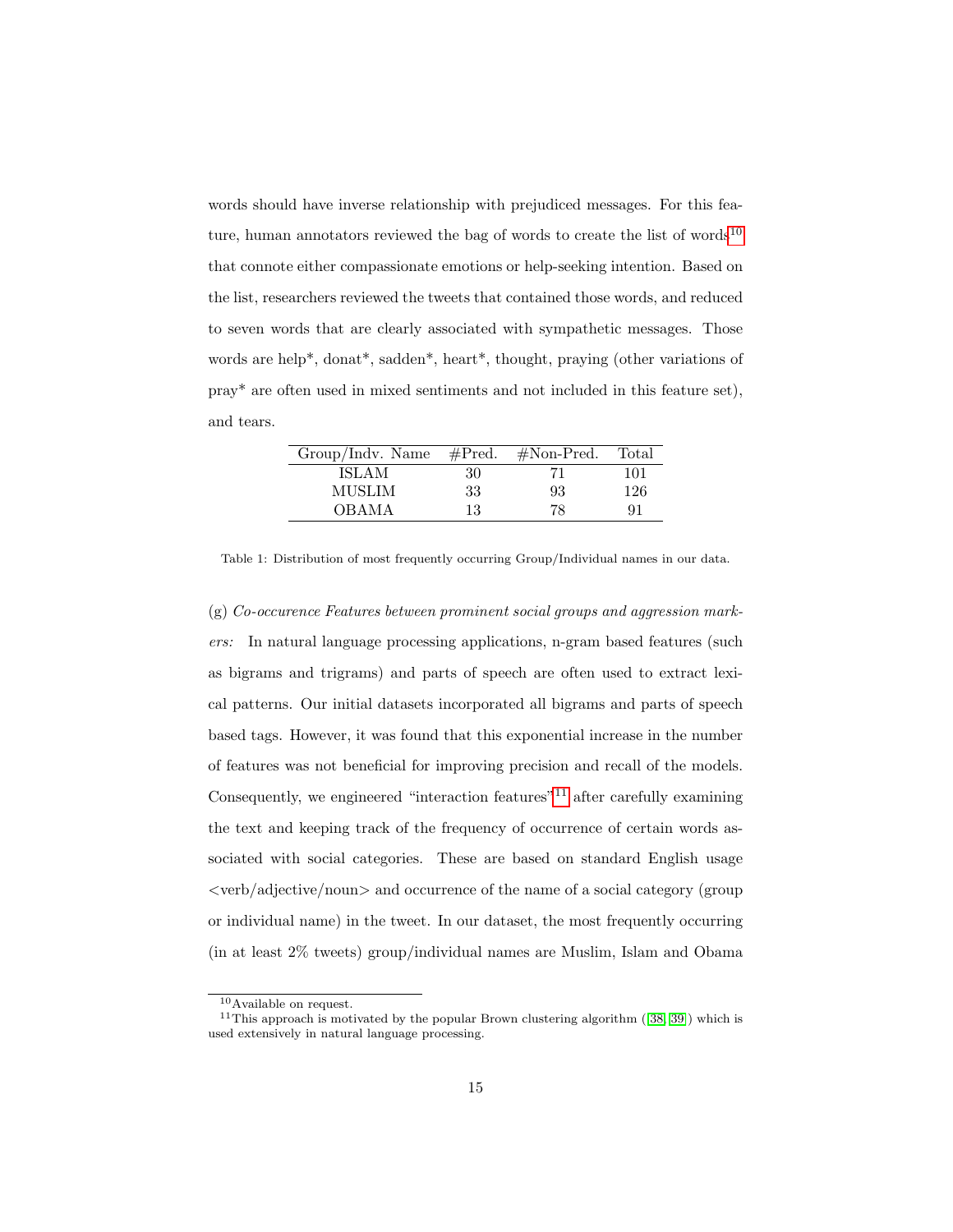(Table [1](#page-14-0) shows the frequencies in prejudiced versus non-prejudiced messages). Furthermore, the occurrence of the word "Muslim" (represented by the following unigrams - #muslim, MUSLIMS, muslims and muslim) often co-occurred with the following verbs( kill, killed, hate, hates, hated, hateful, #hate and shame) adjectives (stupid, evil, violent, VIOLENT) or nouns(terrorist, terrorists, #terrorists, suspect, suspects, suspected, suspects<sub>-</sub>, suspect's, #suspects, enemy, war, wars, #war and WAR). A set of binary features were introduced, depending on whether the tweet had the combination of group/individual name along with the corresponding<sup>[12](#page-0-0)</sup> verb, noun or adjective. These were then subjected to the OR operation to generate one feature per group/individual name. This technique while requiring manual curation, helped reduce the bigram feature space substantially.

#### 5.3. Label Learning

Each tweet in the corpus is assigned a label 1 if intergroup prejudiced sentiment is expressed. To generate labels for our learning framework, human annotators examined the tweets and labeled them manually. In the first round, two annotators split the data and identified independently whether a tweet contained prejudice. In the second round, a third annotator reviewed the identified tweets for reliability. The inter-annotator agreement between the first and second round reached 85.45% and 77.88% respectively. Only tweets identified as containing prejudice in both rounds are labeled positive - this accounted for 3.95% tweets in the corpus.

<sup>&</sup>lt;sup>12</sup>The verb, noun or adjective can occur before or after the group or individual name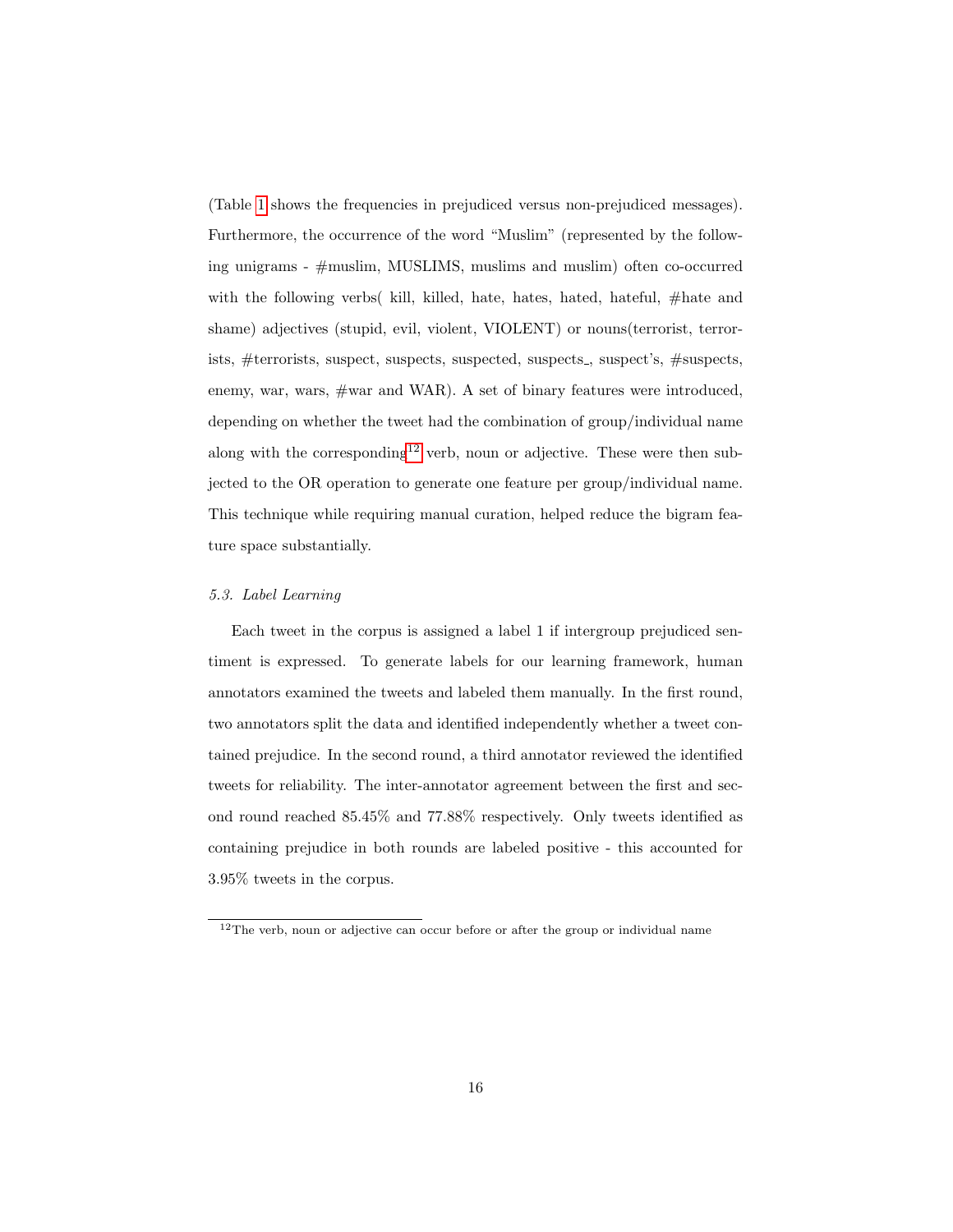#### <span id="page-16-0"></span>6. Machine Learning Model

The problem of prejudice detection from microblogs (such as tweets) is formulated as a classification task. Formally, given a training set S comprising of feature vectors  $x_i \in \mathbb{R}^n, i = 1, 2, \cdots, N$  extracted from tweets and a variable  $y_i$ indicating whether the tweet has evidence of prejudice  $(y_i = 1)$ , the goal is to find a function that discriminates the two classes (prejudice/no-prejudice)<sup>[13](#page-0-0)</sup>.

To solve the above problem, we model the class conditional densities  $p(x|C_i)$ and the class priors  $p(C_i)$  and then use them to compute posterior probabilities  $p(C_i|x)$  using Bayes theorem. We use a logistic sigmoid function to find the posterior probability. This provides the baseline against which more sophisticated modeling approaches are evaluated. More specifically, the posterior probability for class  $C_1$  can be written as:  $p(C_1|x) = \frac{p(x|C_1)p(C_1)}{p(x|C_1)p(C_1)+p(x|C_2)p(C_2)} = \frac{1}{1+exp(-\alpha)} =$  $\sigma(\alpha)$  where  $\alpha = ln \frac{p(x|C_1)p(C_1)}{p(x|C_2)p(C_2)}$  and  $\sigma(\alpha)$  is the logistic sigmoid function defined by  $\sigma(\alpha) = \frac{1}{1+exp(-\alpha)}$ . The posterior can also be written as a logistic sigmoid acting on a linear<sup>[14](#page-0-0)</sup> function of the feature vector  $p(C_1|x) = \sigma(w^T x)^{15}$  $p(C_1|x) = \sigma(w^T x)^{15}$  $p(C_1|x) = \sigma(w^T x)^{15}$  where w is the weight vector for the features and  $p(C_2|x) = 1 - p(C_1|x)$ . Occasionally, an intercept may be added, so that  $p(C_1|x) = \sigma(\beta_0 + w^T x)$ .

Let the vector  $\mathbf{t} = (t_1, t_2, \dots, t_N)^T$  represent the vector of the predicted class probabilities for the training set S. Then, the cross-entropy error function for the prediction task is represented by  $E(w) = -\ln p(t|w) = -\sum_{n=1}^{N} t_n \ln y_n +$  $(1 - t_n)$ ln  $(1 - y_n)$  Estimating the gradient of the function w.r.t. w yields  $\nabla E(w) = \sum_{n=1}^{N} (y_n - t_n)x_n$ . This expression takes the same form as the gradient of the sum of squares error function for the linear regression model and therefore a sequential algorithm can be used for learning the weights i.e.  $w^{t+1} = w^t$  $\eta \nabla E(w)$ .

<sup>&</sup>lt;sup>13</sup>The class variable can have two values  $C_1$  or  $C_2$ .

<sup>14</sup>We assume a linear model for the sake of simplicity.

 $^{15}\mathrm{T}$  represents the transpose of the matrix under consideration.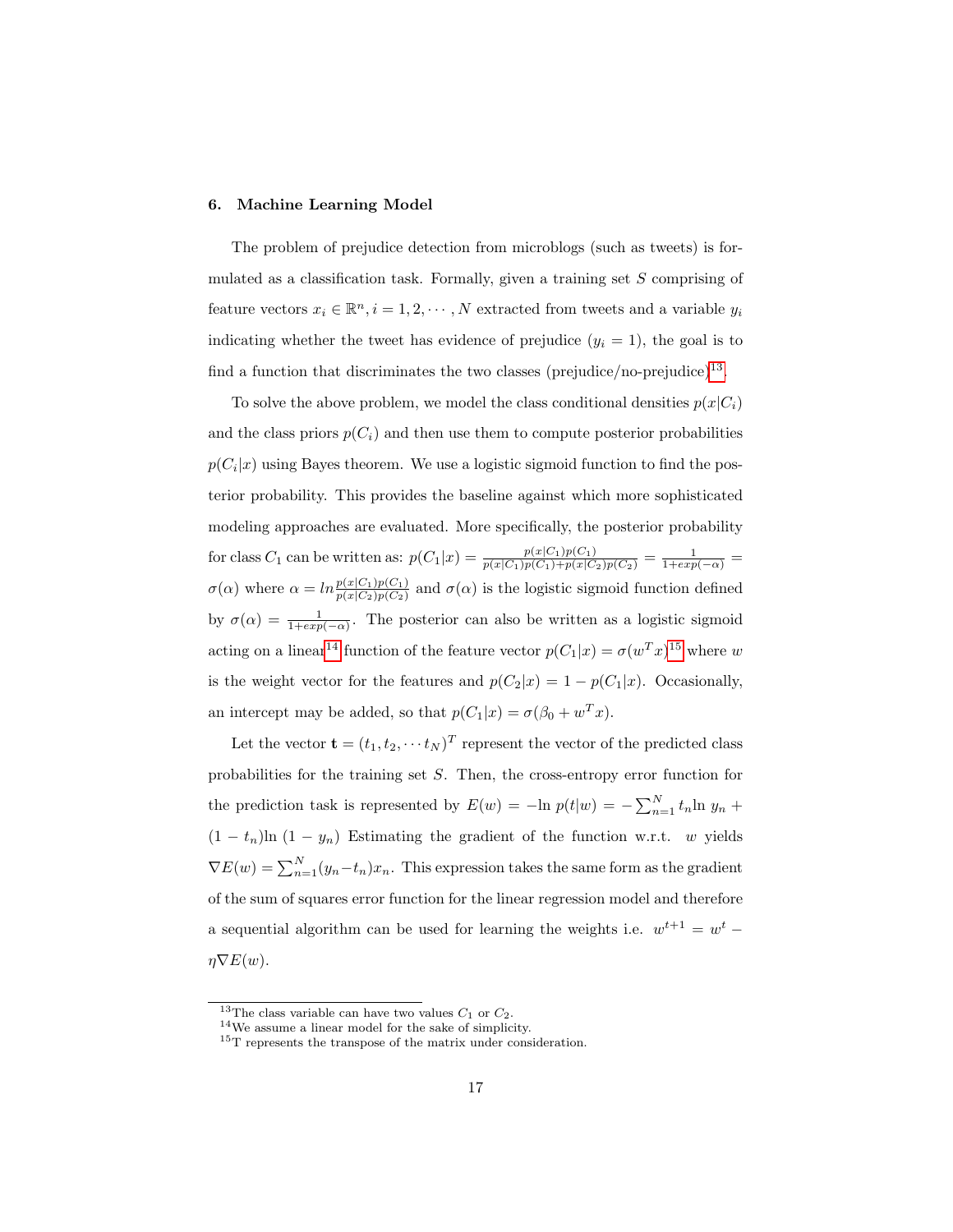It was observed that simple logistic regression based models overfit the data easily and are unstable when the number of features exceeds the number of instances i.e.  $n \gg N$ . Consequently, the use of penalization techniques is investigated. The goal is to avoid arbitrary coefficient estimates by balancing the fit to the data and the stability of the estimates. The error function (shown above) can be penalized in the following way:  $E^*(w) = E(w) - \frac{\lambda}{2}J(w)$ . If an  $L_2$  penalty term is used, such that  $J(w) = ||w||^2$  the technique is referred to as Ridge regression  $([40])$  $([40])$  $([40])$ . While the accuracy of detection improved due to better bias-variance trade-off, it was observed that  $L_2$  regularization did not necessarily yield sparse models. These models kept all the features and are incapable of generating small interpretable models.

A promising technique described in literature is the use of  $L_1$  regularization (Lasso, [\[41\]](#page-30-1)) which provides continuous shrinkage and variable selection. Although Lasso has been used extensively, it has several known limitations: (a) In the  $n \gg N$  scenario, the Lasso selects at most N variables before it saturates, because of the nature of the convex optimization problem. It is also not well  $\frac{400}{400}$  defined unless the bound on the  $L_1$ -norm of the coefficients is smaller than a certain value. (b) If there is a group of variables among which the pairwise correlations are very high, then the Lasso tends to select only one variable from the group and does not care which one is selected. (c) In cases where  $N \gg n$ , if there are high correlations between features, it has been empirically observed that the prediction performance of the Lasso is dominated by Ridge regression. The first two conditions above make Lasso an inappropriate choice in our setting. Our goal is to find a technique whose performance is at least as good as Lasso when  $n \gg N$  and can also generate sparse models. Consequently, other techniques of regularization are tested including a linear combination of  $L_1$  and  $L_2$  regularization often termed as the Elastic Net  $(42)$ . Formally, the regular-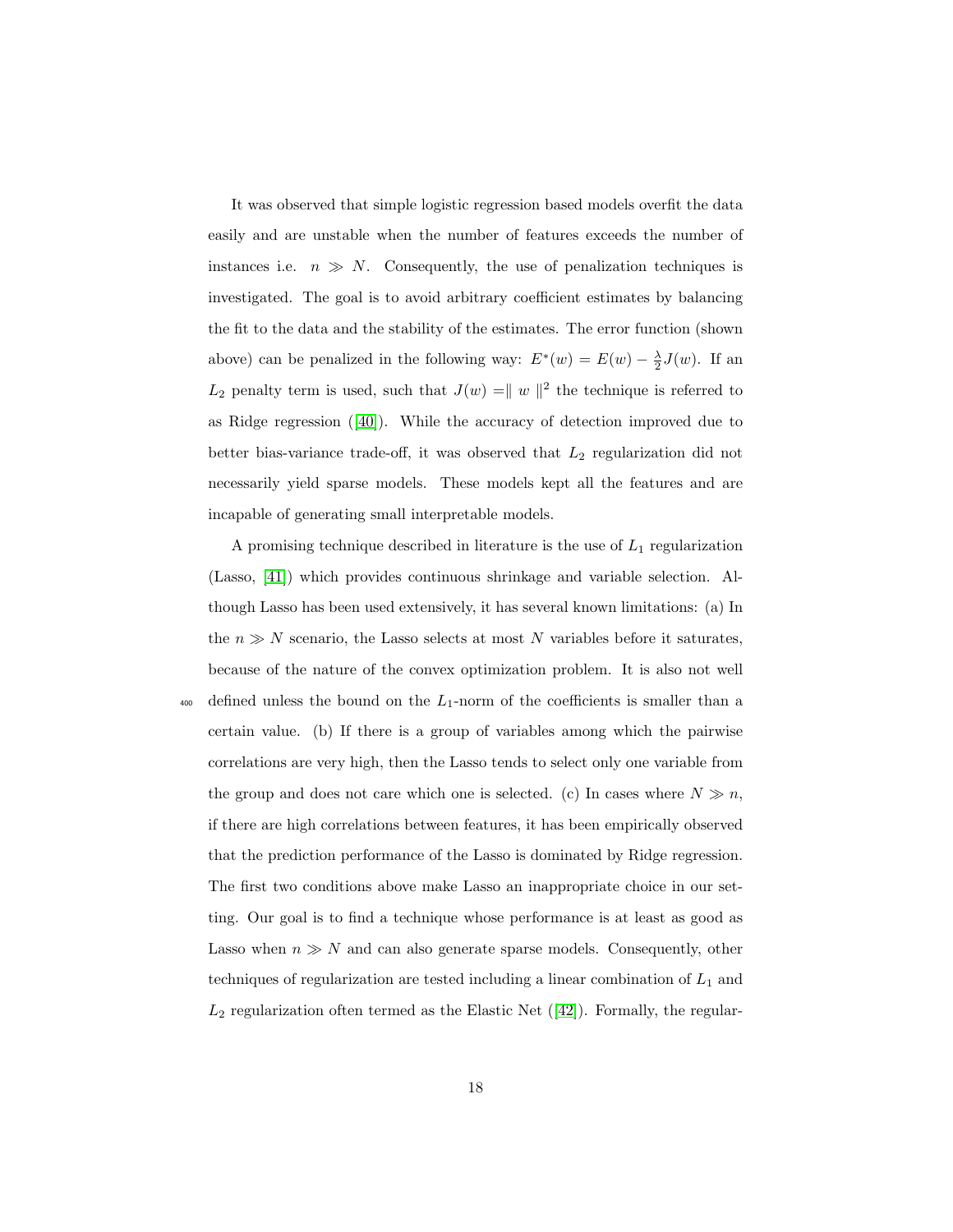ization is achieved by:  $E^*(w) = E(w) + \lambda[(1-\alpha)\frac{\|w\|^2}{2} + \alpha \|w\|]$  where  $\alpha$  is a parameter that bridges the gap between Lasso  $(\alpha=1)$  and Ridge  $(\alpha=0)$ . The tuning parameter  $\lambda$  controls the overall strength of the penalty.

This model provided the best test set accuracy while generating sparse interpretable models. To solve the above elastic net penalized logistic regression problem, a novel coordinate descent based optimization algorithm was adapted  $([42]).$  $([42]).$  $([42]).$ 

### <span id="page-18-0"></span>7. Empirical Analysis

The model performance is evaluated by using the following metrics – accuracy, precision, recall and area under the curve of a receiver operating characteristics graph.

## 7.1. Assessment of System Performance (RQ1)

#### 7.1.1. Preparation of train-test data:

To evaluate the performance of the machine learning model(s), we built models on the train data and tested them on data not seen during the training phase (also called test set). The train and test splits are produced by stratified sampling of 3796 instances. 80% of the data representing prejudiced and not-prejudiced instances is used for training  $-$  this data set is called **train-**Stratified. The remaining 20% of data forms the test set.

## 7.1.2. System Building

The following method was undertaken to build the system: (1) For each instance in the training set, 3580 features are extracted. These include the 3567 unigram features and 13 additional features described in Section [5.2.](#page-10-0) Prejudiced messages are assigned a label 1. (2) A classifier is built on the training data. For baseline comparisons, logistic regression without regularization was built. It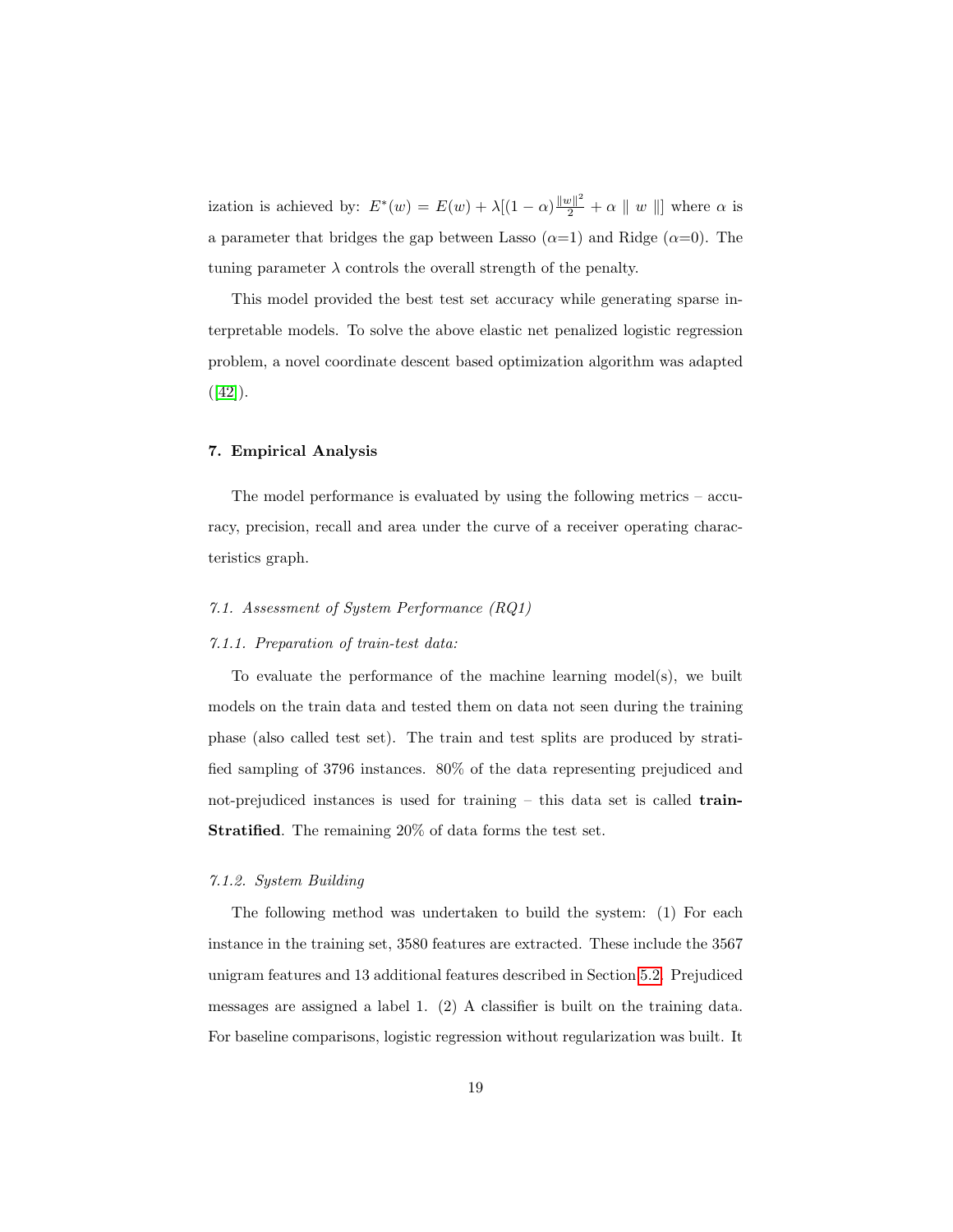had the following parameters: (a) The weights of the classifier are learnt using a sequential algorithm described in Section [6.](#page-16-0) (b) The  $\eta$  parameter is set to 0.0019 after extensive grid search and experimentation with values in the range 0.0001 to 0.1. (c) The number of iterations of the sequential algorithm is set to 2000. (3) Next, penalized logistic regression models  $(L_1 \text{ (Lasso)}, L_2 \text{ (Ridge)}$ and the Elastic Net) are built. The following details are relevant: (a) A ten fold cross-validation is adapted to select  $\lambda$  for Lasso and Ridge regression. (b) For the elastic net, the mixing parameter  $\alpha$  is chosen by a grid search between 0 and 1, incrementing in intervals of 0.1. At each value of  $\alpha$ , a ten fold cross-validation is run and the average error on the test set is recorded. The  $\alpha$  at which the least training error is obtained is used for experiments. (c) To select an appropriate  $\lambda$  for the Elastic Net, the solutions for a decreasing sequence of values for  $\lambda$ are computed, starting at the smallest value  $\lambda_{max}$  for which the entire vector  $\| w \| = 0$ . The strategy is to select a minimum value  $\lambda_{min} = \epsilon \lambda_{max}$ , and construct a sequence of K values of  $\lambda$  decreasing from  $\lambda_{max}$  to  $\lambda_{min}$  on the log scale. The values chosen are  $\epsilon = 0.001$  and  $K = 100$ . This scheme exploits warm starts and leads to a stable algorithm. For constructing the final model, we select  $\lambda_{min}$  provided by the above scheme. (4) Finally, the performance of logistic regression (with and without regularized) is assessed against three state-of-the-art text mining algorithms: (a) Support Vector Machines [\[43\]](#page-30-3) - the Primal Estimated Stochastic sub-GrAdient SOlver for SVM (Pegasos)<sup>[16](#page-0-0)</sup> is used for experiments reported in this paper. (b) Random Forest [\[44\]](#page-30-4) an ensemble of 50 decision trees grown on independently drawn bootstrap replicas of training data with the number of features selected at random for each decision split and (c) K-Nearest Neighbors with euclidean distance and number of neighbors set to 5. (4) The system is built on training data and tested on unseen data (20% of

 $^{16}\mathrm{We}$  use the linear kernel.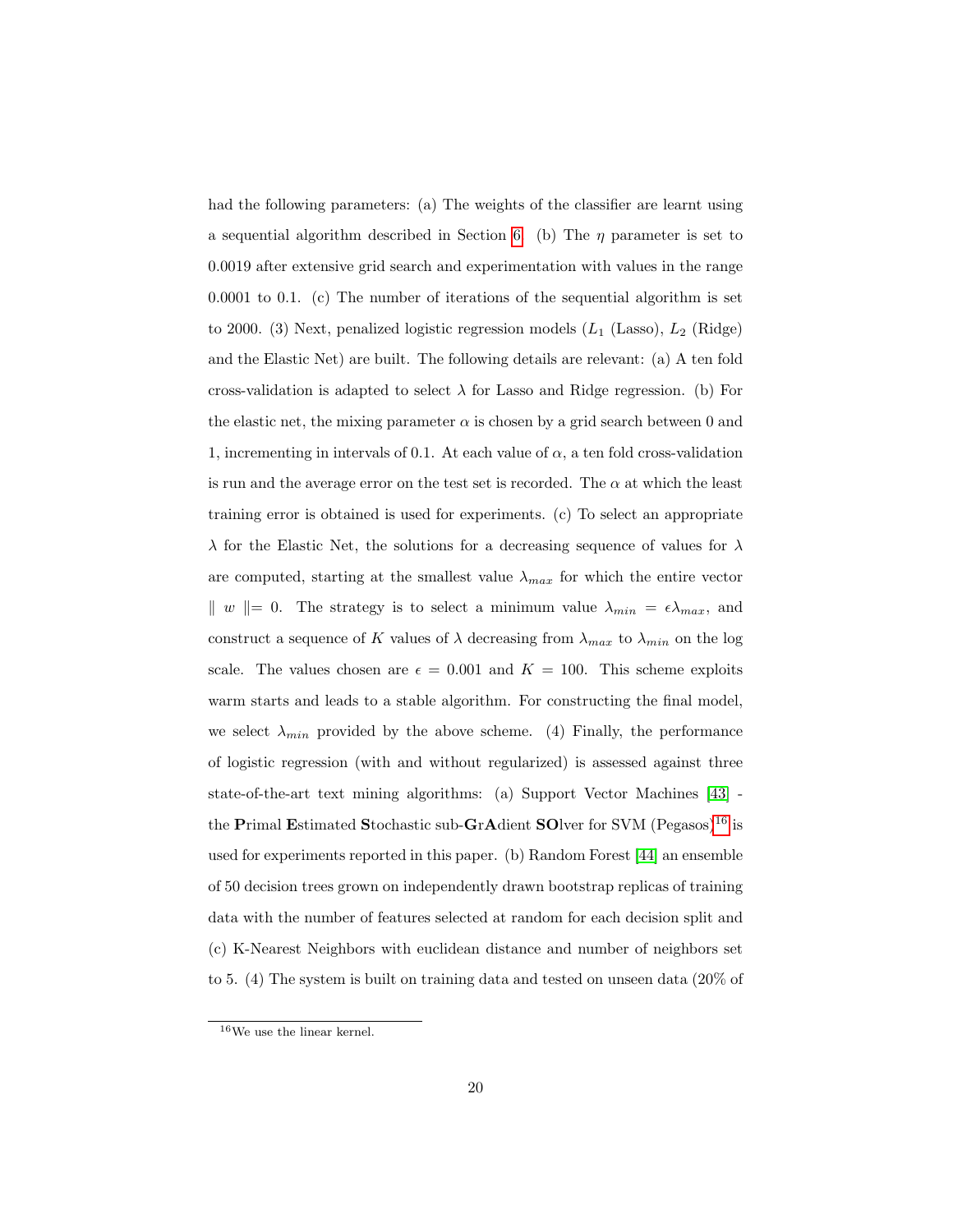data with-held and not used for construction of system) and their performance

| Method                                      | AUC  | Accuracy | Precision | Recall | FMeasure |
|---------------------------------------------|------|----------|-----------|--------|----------|
| Logistic Regression (No Regularization)     | 0.90 | 0.97     | 0.83      | 0.33   | 0.47     |
| Logistic Regression + $L_1$ penalty (Lasso) | 0.98 | 0.98     | 0.88      | 0.70   | 0.78     |
| Logistic Regression $+ L_2$ penalty (Ridge) | 0.85 | 0.92     | 0.30      | 0.72   | 0.43     |
| $Logistic Regression + Elastic Net penalty$ | 0.98 | 0.98     | 0.91      | 0.70   | 0.80     |
| SVM (Linear Kernel)                         | 0.73 | 0.46     | 1.0       | 0.46   | 0.64     |
| Random Forest                               | 0.63 | 0.27     | $1.0\,$   | 0.27   | 0.42     |
| $K-NN$                                      | 0.71 | 0.43     | 1.0       | 0.43   | 0.60     |

reported using the metrics described in Section [7.](#page-18-0)

<span id="page-20-0"></span>Table 2: Performance of logistic regression classifier(s) with and without regularization and three other text mining methods used in literature (Support Vector Machines, Random Forest and K-NN) on the test data. For the elastic net,  $\lambda = 0.0009786$  and  $\alpha = 0.8$ ; the Random Forest has 50 trees and 5 nearest neighbors are considered for K-NN.



<span id="page-20-1"></span>Figure 2: ROC curves for four methods used to model the data: Logistic Regression without regularization (baseline), Logistic Regression with Lasso, Ridge and Elastic Net penalties.

# 7.1.3. Results

The performance of the algorithm on test data is presented in Table [2.](#page-20-0) Logistic Regression penalized with elastic net penalty has both high precision and recall. The value of  $\lambda = 0.0009786$  and  $\alpha = 0.8$  for this model. It was observed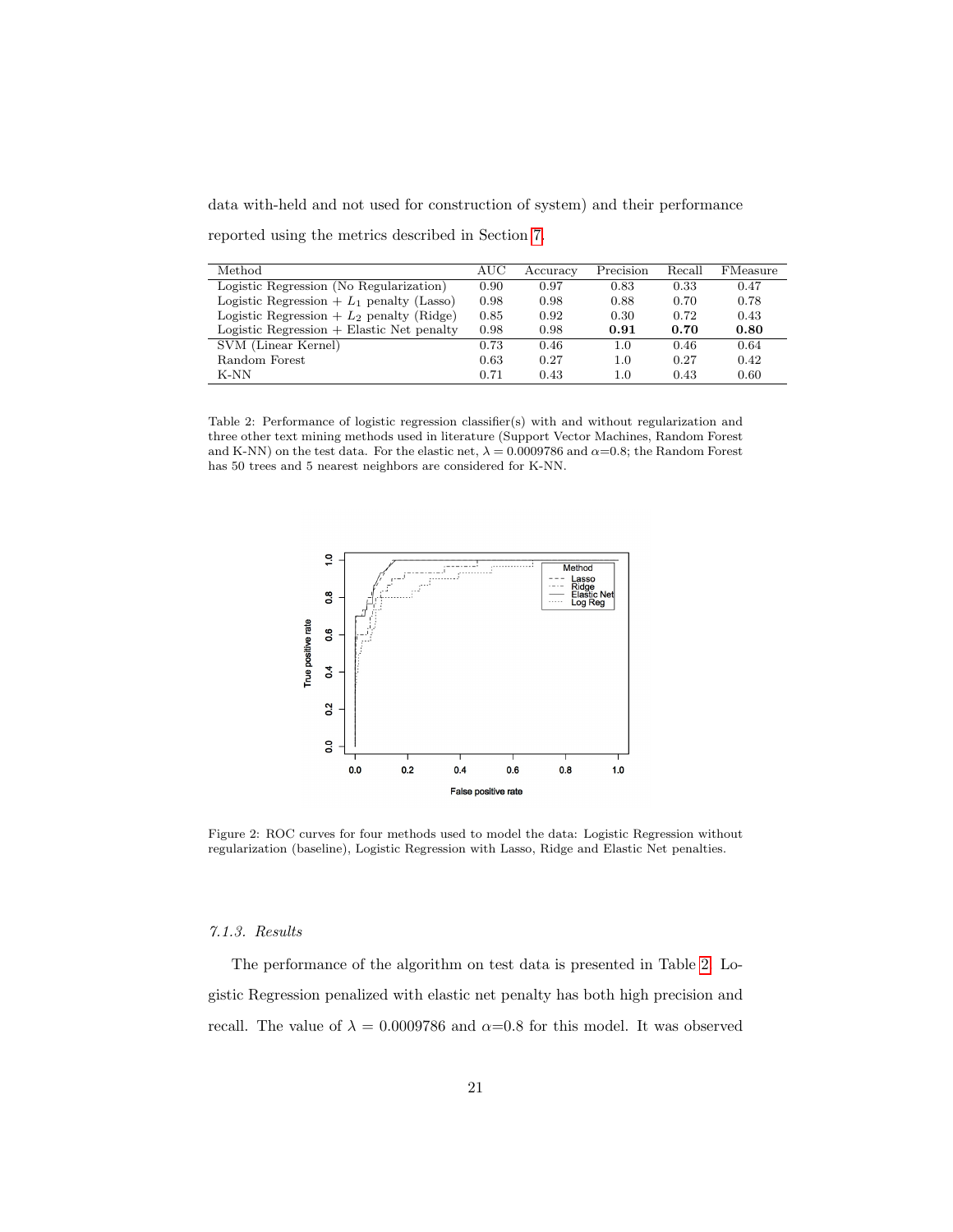that group indicative cues, along with offensive words are a clear indicator of prejudiced messages (Appendix A). Figure [2](#page-20-1) plots the AUC curve for the four methods used to model the data. It was also noted that all three of the stateof-the-art text mining methods (SVM, Random Forests and K-NN) built high precision, but low recall systems due to overfitting of the training data.

| <b>Dataset</b>      |                  | Train Set | Test Set |          |  |
|---------------------|------------------|-----------|----------|----------|--|
|                     | Non-Pred<br>Pred |           | Pred     | Non-Pred |  |
| train-Stratified-60 | 90               | 2188      | 60       | 1458     |  |
| train-Stratified-70 | 105              | 2552      | 45       | 1094     |  |
| train-Stratified-90 | 135              | 3281      | 15       | 365      |  |

<span id="page-21-0"></span>Table 3: Data set characteristics. "Pred" implies prejudiced; "Non-Pred" implies nonprejudiced

| Dataset             | Method                                | <b>AUC</b> | Accuracy | Precision | Recall  | FMeasure |
|---------------------|---------------------------------------|------------|----------|-----------|---------|----------|
|                     | Log Reg (No Regularization)           | 0.89       | 0.96     | 0.6       | 0.25    | 0.35     |
|                     | $\text{Log Reg} + L_1$ penalty (Lasso | 0.96       | 0.97     | 0.66      | 0.55    | 0.60     |
|                     | Log Reg + $L_2$ penalty (Ridge)       | 0.96       | 0.54     | 1         | 0.02    | 0.03     |
| train-Stratified-60 | $Log Reg + Elastic Net penalty$       | 0.96       | 0.97     | 0.65      | 0.43    | 0.52     |
|                     | SVM (Linear Kernel)                   | 0.69       | 0.4      | 1.0       | $0.4\,$ | 0.57     |
|                     | Random Forest                         | 0.62       | 0.23     | 1.0       | 0.23    | 0.38     |
|                     | K-NN                                  | 0.69       | 0.38     | 1.0       | 0.38    | 0.55     |
|                     | Log Reg (No Regularization)           | 0.88       | 0.96     | 0.71      | 0.22    | 0.34     |
|                     | $\text{Log Reg} + L_1$ penalty (Lasso | 0.96       | 0.98     | 0.76      | 0.64    | 0.70     |
|                     | Log Reg + $L_2$ penalty (Ridge)       | 0.94       | 0.96     | 1         | 0.07    | 0.13     |
| train-Stratified-70 | $Log Reg + Elastic Net penalty$       | 0.95       | 0.97     | 0.75      | 0.62    | 0.68     |
|                     | SVM (Linear Kernel)                   | 0.69       | 0.33     | 1.0       | 0.33    | 0.5      |
|                     | Random Forest                         | 0.64       | 0.29     | 1.0       | 0.29    | 0.45     |
|                     | K-NN                                  | 0.72       | 0.44     | 1.0       | 0.44    | 0.62     |
|                     | Log Reg (No Regularization)           | 0.87       | 0.96     | 0.6       | 0.2     | 0.3      |
|                     | Log Reg + $L_1$ penalty (Lasso        | 0.97       | 0.98     | 0.92      | 0.73    | 0.81     |
|                     | Log Reg + $L_2$ penalty (Ridge)       | 0.95       | 0.96     | 0.32      | 0.67    | 0.43     |
| train-Stratified-90 | $Log Reg + Elastic Net penalty$       | 0.98       | 0.98     | 0.92      | 0.73    | 0.81     |
|                     | SVM (Linear Kernel)                   | 0.66       | 0.33     | 1.0       | 0.33    | 0.5      |
|                     | Random Forest                         | 0.67       | 0.33     | 1.0       | 0.33    | 0.5      |
|                     | $K-NN$                                | 0.69       | 0.4      | $1.0\,$   | 0.4     | 0.57     |

<span id="page-21-1"></span>Table 4: Performance of logistic regression classifier on the test data. The models are constructed by appropriately choosing 60, 75, 90% of the intergroup-divisive tweets from the train set.

One thing to note is that proportion of prejudiced and non-prejudiced message can vary depending on a context. To simulate this scenario, we sampled different proportions of prejudiced tweets from the data - 60, 70 and 90% and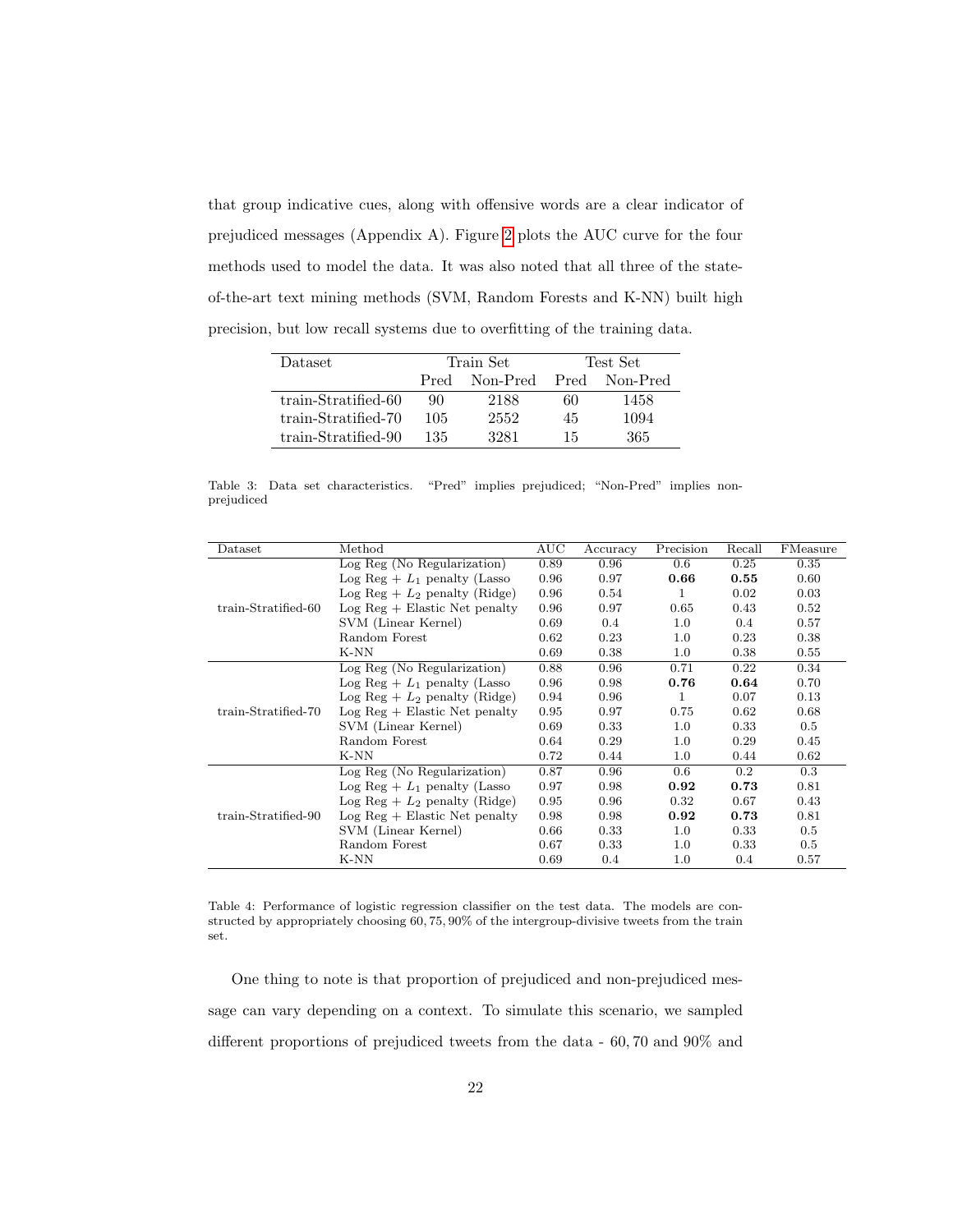

<span id="page-22-0"></span>Figure 3: ROC curves depicting the performance of the models built by sampling 60, 70, 90% data respectively.

studied whether the model(s) built are robust to these variations. Models train-Stratified-60, train-Stratified-70 and train-Stratified-90 are constructed (Table [3](#page-21-0) presents the data characteristics) and the performance reported on the test set. Table [4](#page-21-1) presents the performance of the models. The logistic regression models with  $L_1$  penalty seem to have a reasonably good performance with both precision and recall in all the settings. The model with elastic net penalty follows closely and the differences in performances are not statistically significant. Elastic net performs as well as the Lasso model when the proportion of prejudiced tweets is very less in the testing environment. Figure [3](#page-22-0) depicts the ROC curves for the models built using 60, 70 and 90% of data. Addition of the penalty terms  $(L_1, L_2, L_3)$  and elastic net) significantly improved the performance over the baseline logistic regression models without regularization. The state-of-the-art text mining methods (SVM, Random Forest and K-NN) build low recall systems which is undesirable for intergroup prejudice detection. The logistic regression models are also robust to varying proportions of prejudiced and non-prejudiced messages which implies that they can be used in other online settings as well. This will be the focus of future work in addition to exploring other sources of data such as those obtained from Youtube, Reddit and similar websites.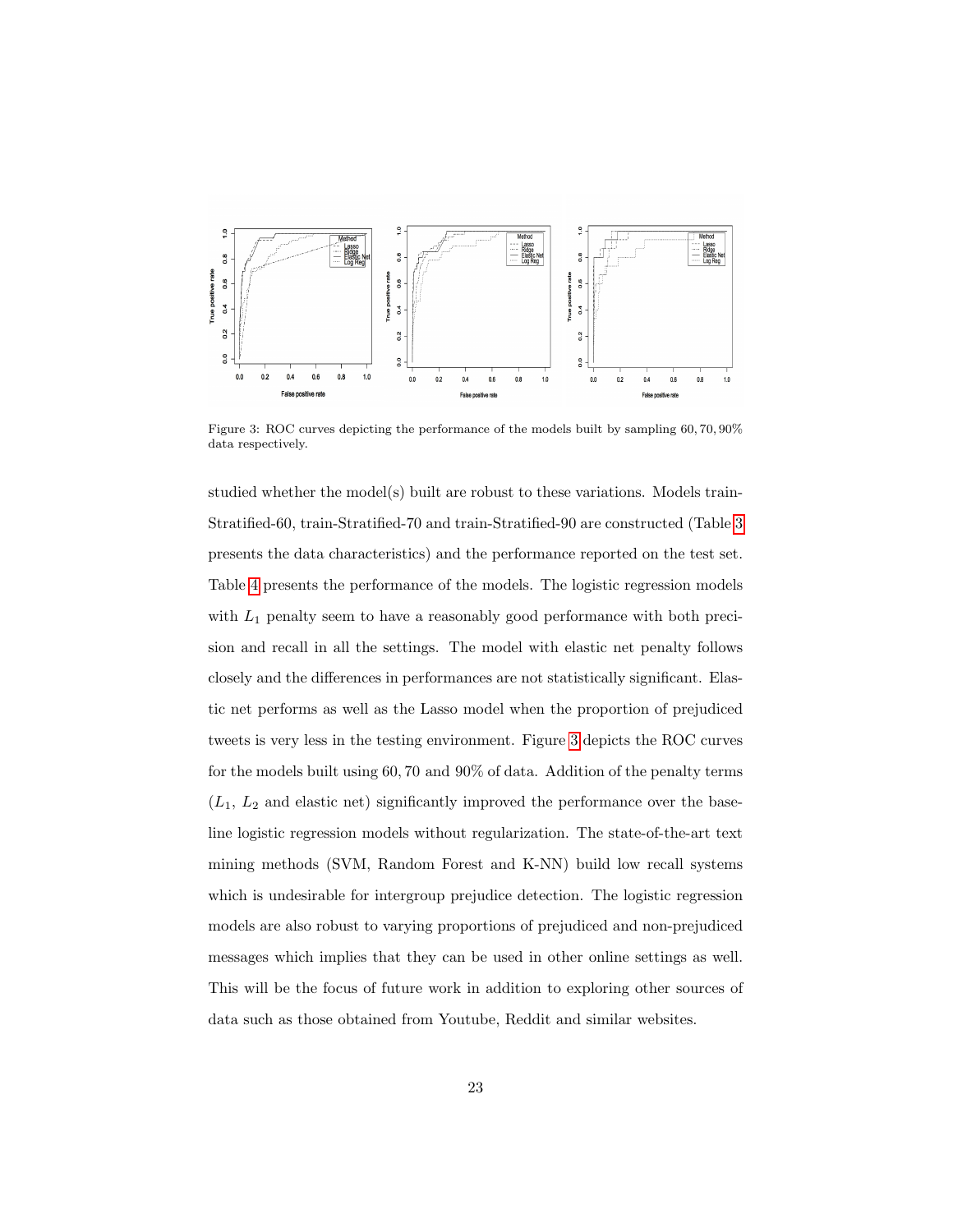Since the technique proposed for detection of prejudice (Logistic regression with Elastic Net) is a fairly new attempt, we presented performance of this method in three scenarios: (a) On related tasks – in particular, we examined the model performance on three public opinion data sets (b) Existing systems that detect antisocial messages (such as, hatred). (c) Comparison of human annotations versus state-of-the-art Named Entity Recognition (NER) systems. <sup>500</sup> The results are presented in the Appendix. In all the cases, Logistic regression with Elastic Net had comparable or better performance than the state-of-the-art methods.

#### <span id="page-23-0"></span>8. Discussion and Implications of the Work

Intergroup prejudice refers to a distorted judgement of another social group or representative(s) of the groups without examination of facts. Negative attitudes toward out-groups are then understood as an attempt to secure resources for the group-living. In crisis situation, behavioral and affective expressions of prejudice can worsen because such expressions could reduce uncertainty and anxiety in the minds of threatened individuals. That said, the prejudice expressed publicly via social media channels may pose a greater danger to today's pluralistic social living because social media is likely to spread such divisive messages, far more rapidly and broadly compared to private sharing. Large-scale prejudiced propagation online can bear qualitatively different implications from sharing on a private, small-scale interpersonal basis.

This paper presents a system for automatically detecting intergroup prejudice using machine learning. We develop a mechanism for collection of online data from social media, pre-process it by appropriately removing non-English text and duplicates; and extract meaningful features such as social group markers, verbal aggression markers, empathetic expression, and fact-indicative cues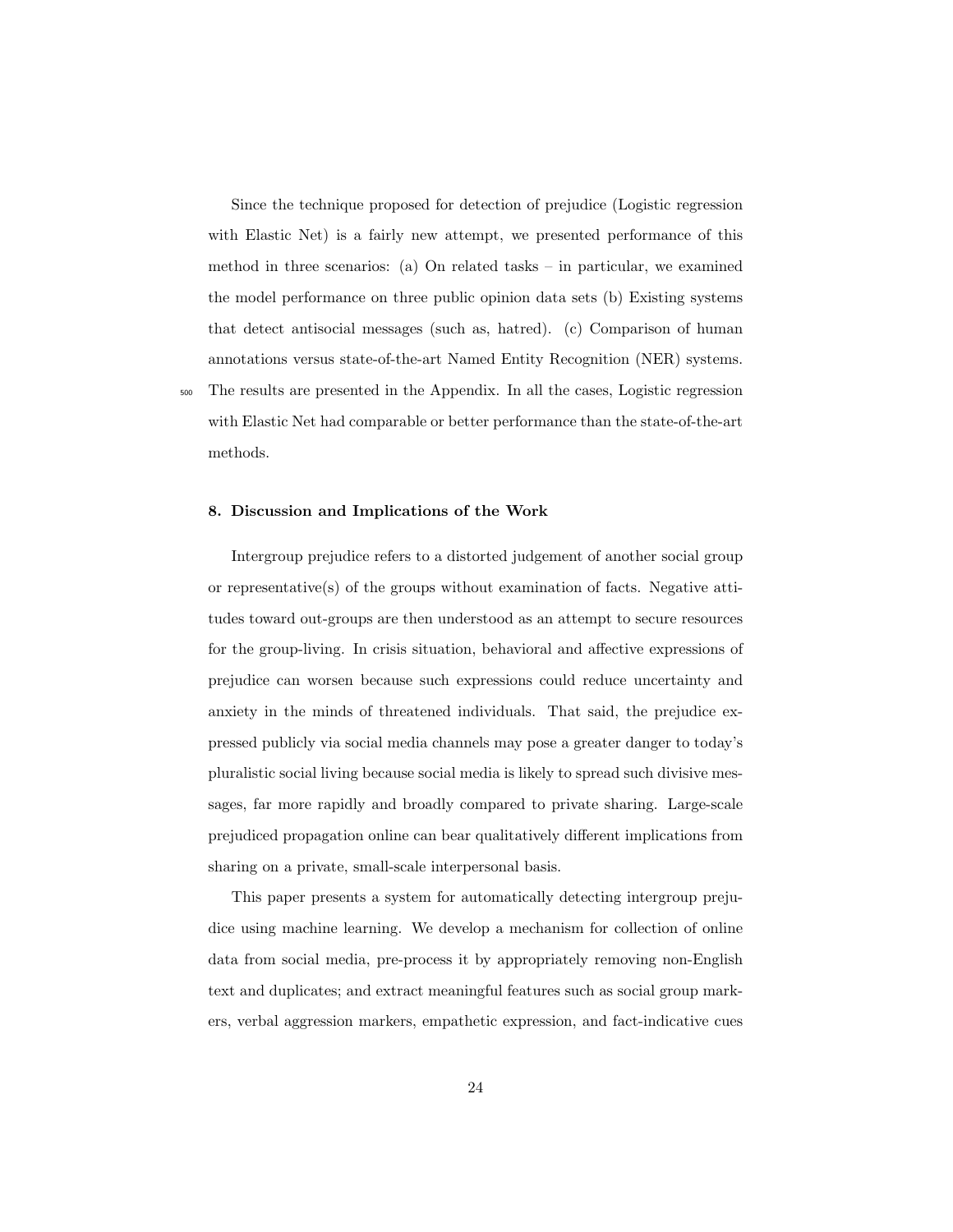that are able to distinguish between intergroup prejudice and generally defined negative sentiment. The feature engineering was based on the rules inspired from social psychology theories of prejudice. Among them, some features (e.g., social group markers, verbal aggression markers, and the interaction feature) are introduced as prominent features for prejudice; while other features (e.g., empathetic expression, and fact-indicative cues) are included as inverse features. For the empirical case, human annotators labeled the prejudiced messages from the Boston Marathon bombing related tweets corpus. Only about 3% of the tweets exhibited prejudice when examined manually. The human-in-the-loop aspect of our system helps to provide better performance, however, it comes at a cost – such annotations may be difficult to obtain in practice, especially if the system is deployed for real-time intergroup prejudice detection. Our experiments revealed that automated NER systems can be used to generate features, although this may affect overall performance.

While the performance of the automatic system for detecting intergroup prejudice are satisfactory, some caution is warranted to prevent over-fitting. This is primarily due to the fact that the performance of the models are dependent on the quality of incoming social media data and its linguistic features. It is well known that limitations on the size of messages (such as 140 characters for tweets) causes users to type quick and short messages with many acronyms, spelling mistakes, emoticons and special characters that express special meaning. The use of spelling normalization and correction may help future research develop more robust models for detection of intergroup prejudice. Not withstanding these limitations, our models are able to identify messages that exhibit prejudice. To the extent possible, such messages can be alerted as having potential to spread misinformation and ill-will thereby assisting crisis information system managers, if needed. While it is possible to model the detection problem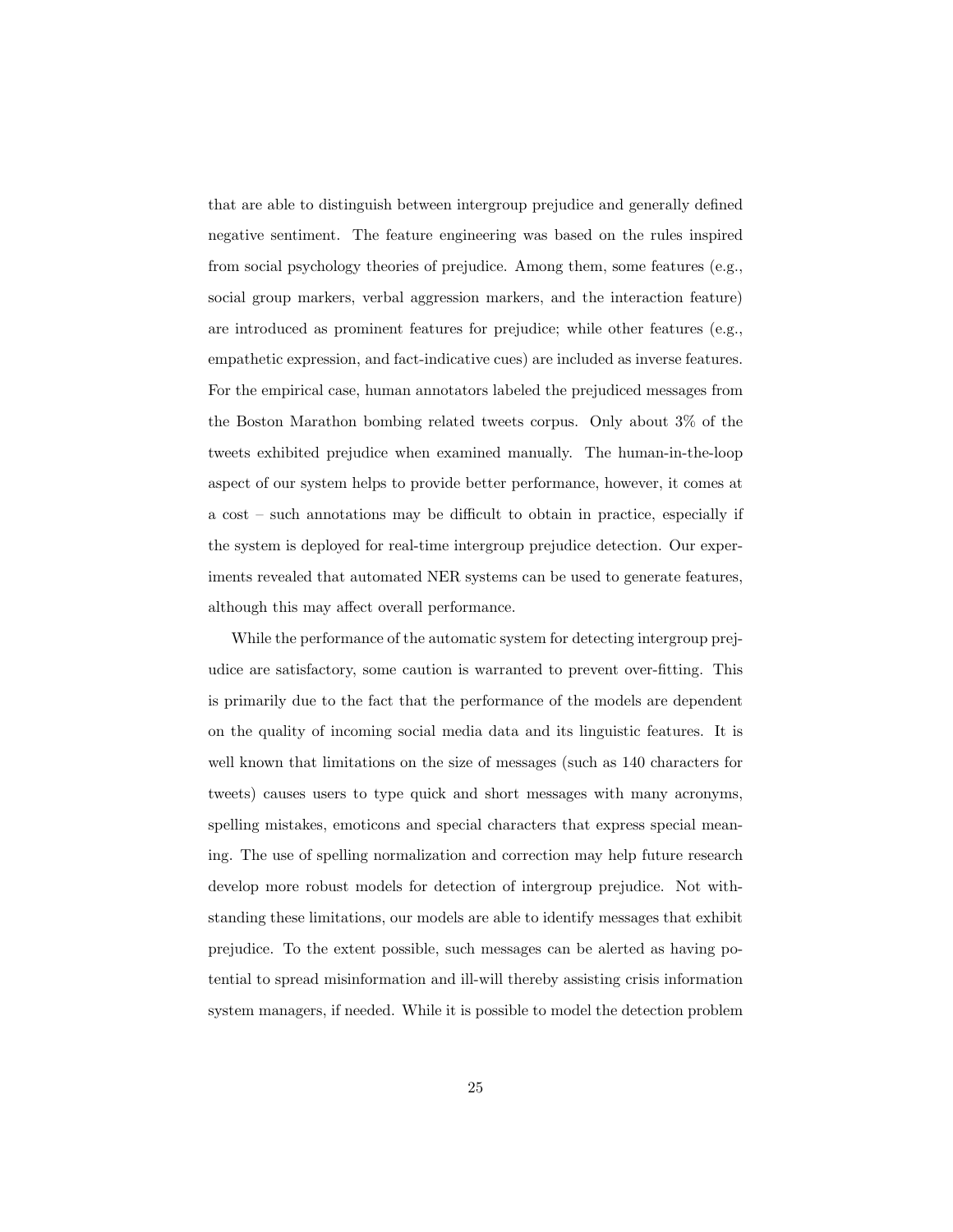such that gradations of intergroup prejudice (for e.g. expression of contempt, sarcasm, hostile intent) are detected, this is left for future research.

It remains to be explored further, what implications the intergroup prejudice publicized via online networks may have on the social processes of crisis management. Negative consequences such as group polarization, diminished social trust, maladaptive reciprocation of online attacks, and even worse, spillover to hate crimes offline may be conceivable. At the same time, blaming certain social groups, for example politicians – can also be a violation of the First Ammendment. For exploration, it is necessary to understand the narrative characteristics and identify prejudice accordingly. While the manual detection of prejudiced information is a daunting task due to the sheer volume of social media messages, a machine-learning process can help assist detection.

#### 9. Acknowledgements

The authors would like to thank Sujoy Dutta, Mimanshu Shisodia, Sneha Prabhakar, Sreya Nayak, Nitin Nataraj and Chris Bang for help with empirical analysis and annotation. This research is supported in part by the National Science Foundation under grants - SES-1227353, SBE-1419856, 1353119 and 1651475.

# References

- <span id="page-25-0"></span>[1] G. W. Allport, L. Postman, An analysis of rumor, Public Opinion Quarterly 10 (4) (1946) 501–517.
- <span id="page-25-1"></span>[2] J. Duckitt, Prejudice and intergroup hostility, Oxford handbook of political psychology, 2003.
- <span id="page-25-2"></span>[3] G. W. Allport, The nature of prejudice: 25th Anniversary Edition, Addison-Wesley Pub. Co., 1979.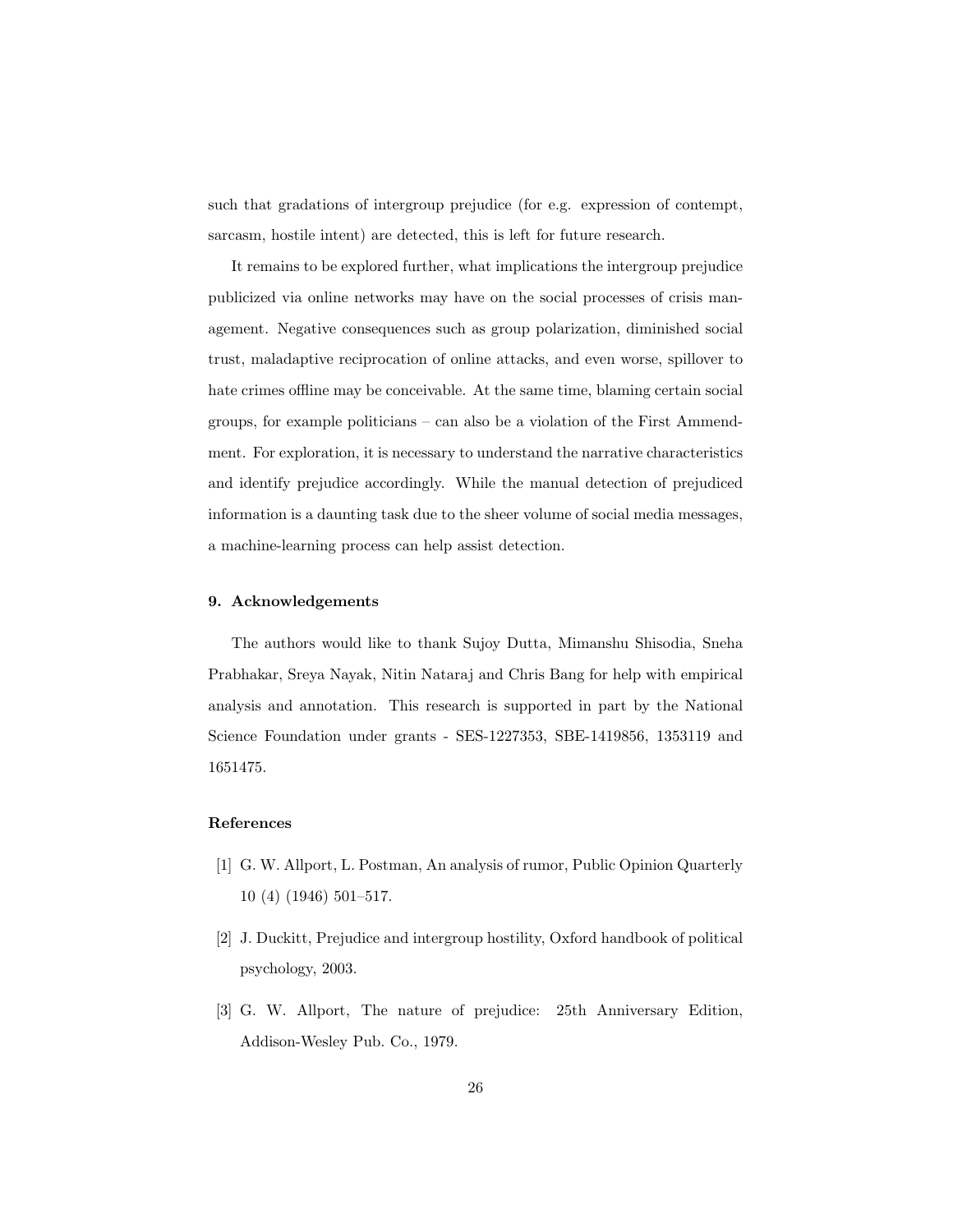- <span id="page-26-0"></span>[4] L. R. Tropp, The psychological impact of prejudice: Implications for intergroup contact, Group Processes and Intergroup Relations 6 (2) (2003) 131–149.
- <span id="page-26-1"></span>[5] K. Barzilai-Nahon, Toward a theory of network gatekeeping: A framework for exploring information control, Journal of the American Society for Information Science and Technology 59 (9) (2008) 1493–1512.
- <span id="page-26-2"></span>[6] K. H. Kwon, O. Oh, M. Agrawal, H. R. Rao, Audience gatekeeping in the twitter service: An investigation of tweets about the 2009 gaza conflict., AIS Transactions on Human-Computer Interaction 4 (4) (2012) 212–229.
- <span id="page-26-3"></span>[7] R. Tian, Y. J. Liu, Isolation, insertion, and reconstruction: Three strategies to intervene in rumor spread based on supernetwork model, Decision Support Systems 67 (2014) 121 – 130.
- <span id="page-26-4"></span>[8] S. He, X. Zheng, D. Zeng, A model-free scheme for meme ranking in social media, Decision Support Systems 81 (2016)  $1 - 11$ .
- <span id="page-26-5"></span>[9] K. H. Kwon, C. Bang, M. Egnoto, H. R. Rao, Social media rumors as improvised public opinion: semantic network analyses of twitter discourses during Korean saber rattling 2013, Asian Journal of Communication (2016) 1–22.
- <span id="page-26-6"></span>[10] O. Oh, M. Agrawal, H. R. Rao, Community intelligence and social media services: A rumor theoretic analysis of tweets during social crises, MIS Quarterly. 37 (2) (2013) 407–426.
- <span id="page-26-7"></span>[11] O. Oh, C. Eom, H. Rao, Role of social media in social change: An analysis of collective sense making during the 2011 Egypt revolution, Information Systems Research 26 (1) (2015) 210–223.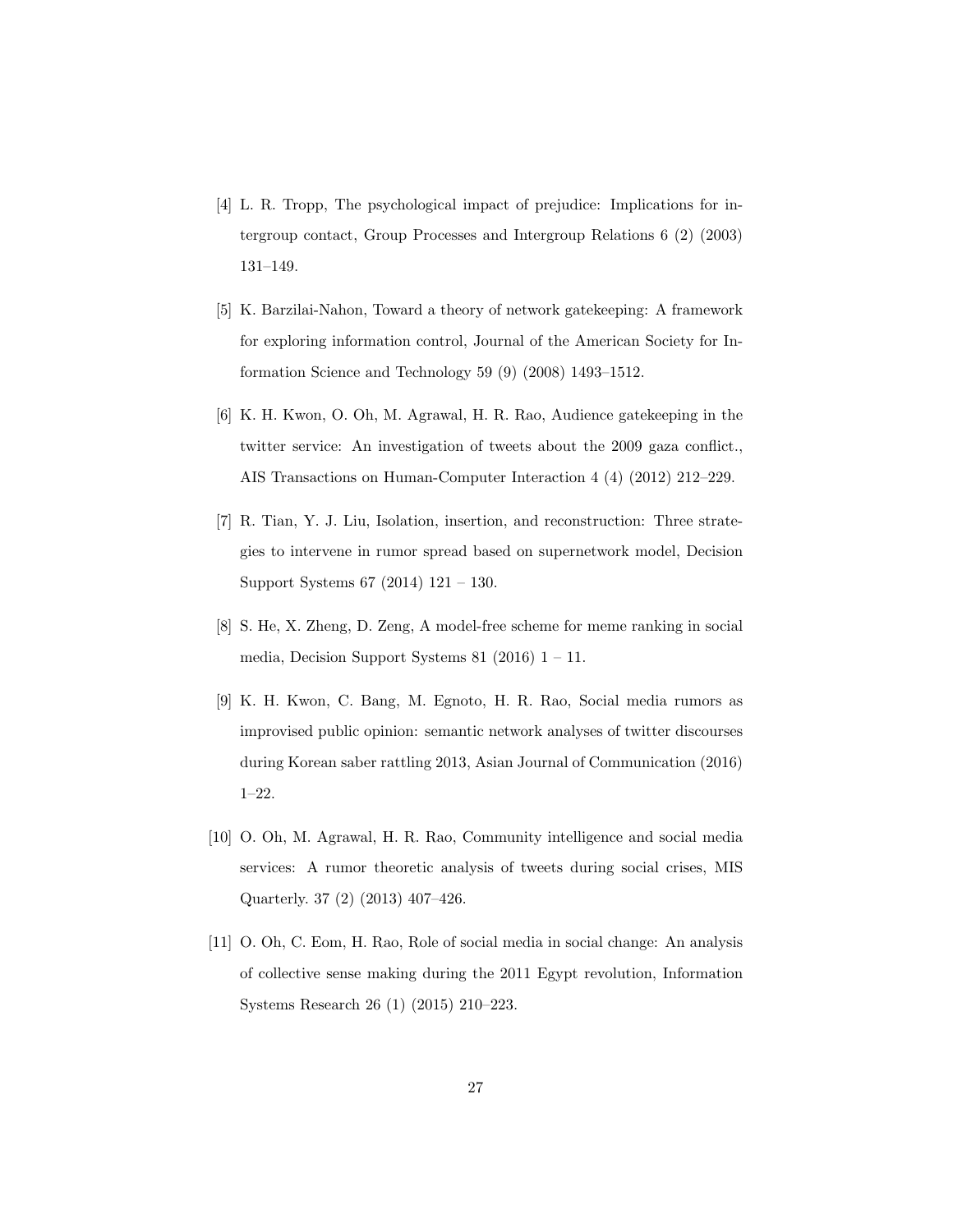- <span id="page-27-0"></span>[12] C. A. Cottrell, S. L. Neuberg, Different emotional reactions to different groups: A sociofunctional threat-based approach to prejudice., Journal of Personality and Social Psychology 88 (5) (2005) 770–789.
- <span id="page-27-9"></span><span id="page-27-8"></span><span id="page-27-7"></span><span id="page-27-6"></span><span id="page-27-5"></span><span id="page-27-4"></span><span id="page-27-3"></span><span id="page-27-2"></span><span id="page-27-1"></span>[13] W. Zhou, G. Kapoor, Detecting evolutionary financial statement fraud, <sup>600</sup> Decis. Support Syst. 50 (3) (2011) 570–575.
	- [14] N. Hu, L. Liu, V. Sambamurthy, Fraud detection in online consumer reviews, Decis. Support Syst. 50 (3) (2011) 614–626.
	- [15] N. Carneiro, G. Figueira, M. M. Costa, A data mining based system for credit-card fraud detection in e-tail, Decis. Support Syst. 95 (C) (2017) 91–101.
	- [16] M. S. Gerber, Predicting crime using twitter and kernel density estimation, Decision Support Systems 61 (Supplement C) (2014) 115 – 125.
	- [17] G. Ramesh, I. Krishnamurthi, K. S. S. Kumar, An efficacious method for detecting phishing webpages through target domain identification, Decision Support Systems 61 (Supplement C)  $(2014)$  12 – 22.
	- [18] E. Spertus, Smokey: Automatic recognition of hostile messages, AAAI/IAAI (1997) 1058–1065.
	- [19] A. H. Razavi, D. Inkpen, S. Uritsky, S. Matwin, Offensive language detection using multi-level classification, Canadian Conference on Advances in Artificial Intelligence (2010) 16–27.
	- [20] A. Mahmud, K. Z. Ahmed, M. Khan, Detecting flames and insults in text, in: International Conference on Natural Language Processing, 2008.
	- [21] X. Zhi, Z. Sencun, Filtering offensive language in online communities using grammatical relations, in: Collaboration, Electronic messaging, AntiAbuse and Spam Conference, 2010.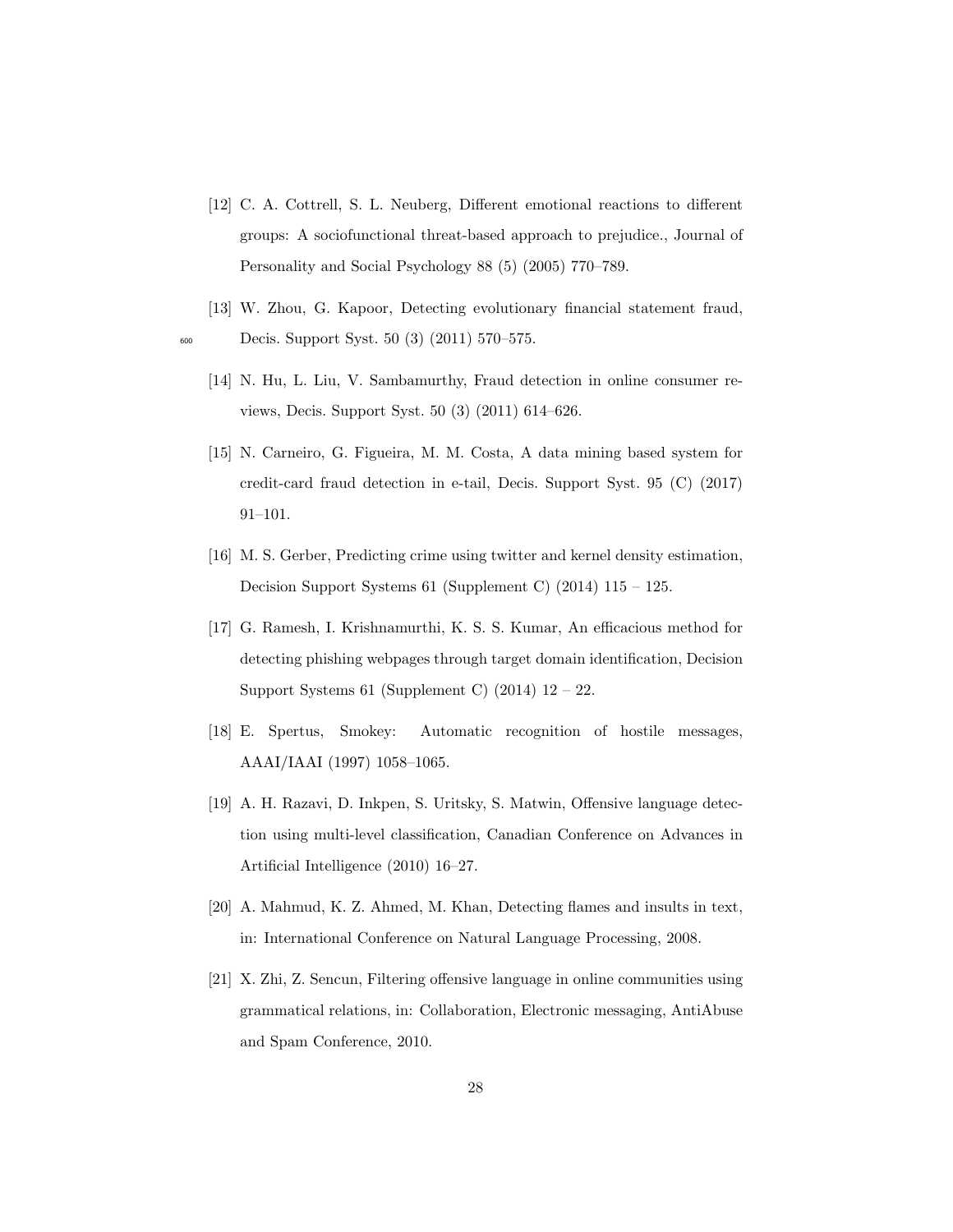- <span id="page-28-0"></span>[22] G. Xiang, B. Fan, L. Wang, J. Hong, C. Rose, Detecting offensive tweets via topical feature discovery over a large scale twitter corpus, ACM International Conference on Information and Knowledge Management (2012) 1980–1984.
- <span id="page-28-1"></span>[23] W. Warner, J. Hirschberg, Detecting hate speech on the world wide web, Second Workshop on Language in Social Media (2012) 19–26.
- <span id="page-28-2"></span>[24] I. Kwok, Y. Wang, Locate the hate: Detecting tweets against blacks., in: Proceedings of the Twenty-Seventh AAAI Conference on Artificial Intelligence, 2013, pp. 1621–1622.
- <span id="page-28-3"></span>[25] N. Djuric, J. Zhou, R. Morris, M. Grbovic, V. Radosavljevic, N. Bhamidipati, Hate speech detection with comment embeddings, in: International World Wide Web Conference, 2015, pp. 29–30.
- <span id="page-28-4"></span>[26] B. Pang, L. Lee, A sentimental education: Sentiment analysis using subjectivity summarization based on minimum cuts, in: Proceedings of the 42nd Annual Meeting on Association for Computational Linguistics, ACL, 2004.
- <span id="page-28-5"></span>[27] N. Godbole, M. Srinivasaiah, S. Skiena, Large-scale sentiment analysis for news and blogs, in: Proceedings of the International Conference on Weblogs and Social Media, 2007.
- <span id="page-28-6"></span>[28] D. A. Butz, K. Yogeeswaran, A new threat in the air: Macroeconomic threat increases prejudice against asian americans, Journal of Experimental Social Psychology 47 (1) (2011) 22 – 27.
- <span id="page-28-7"></span>[29] C. I. Hovland, R. R. Sears, Minor studies of aggression: Vi. correlation of lynchings with economic indices, The Journal of Psychology 9 (2) (1940) 301–310.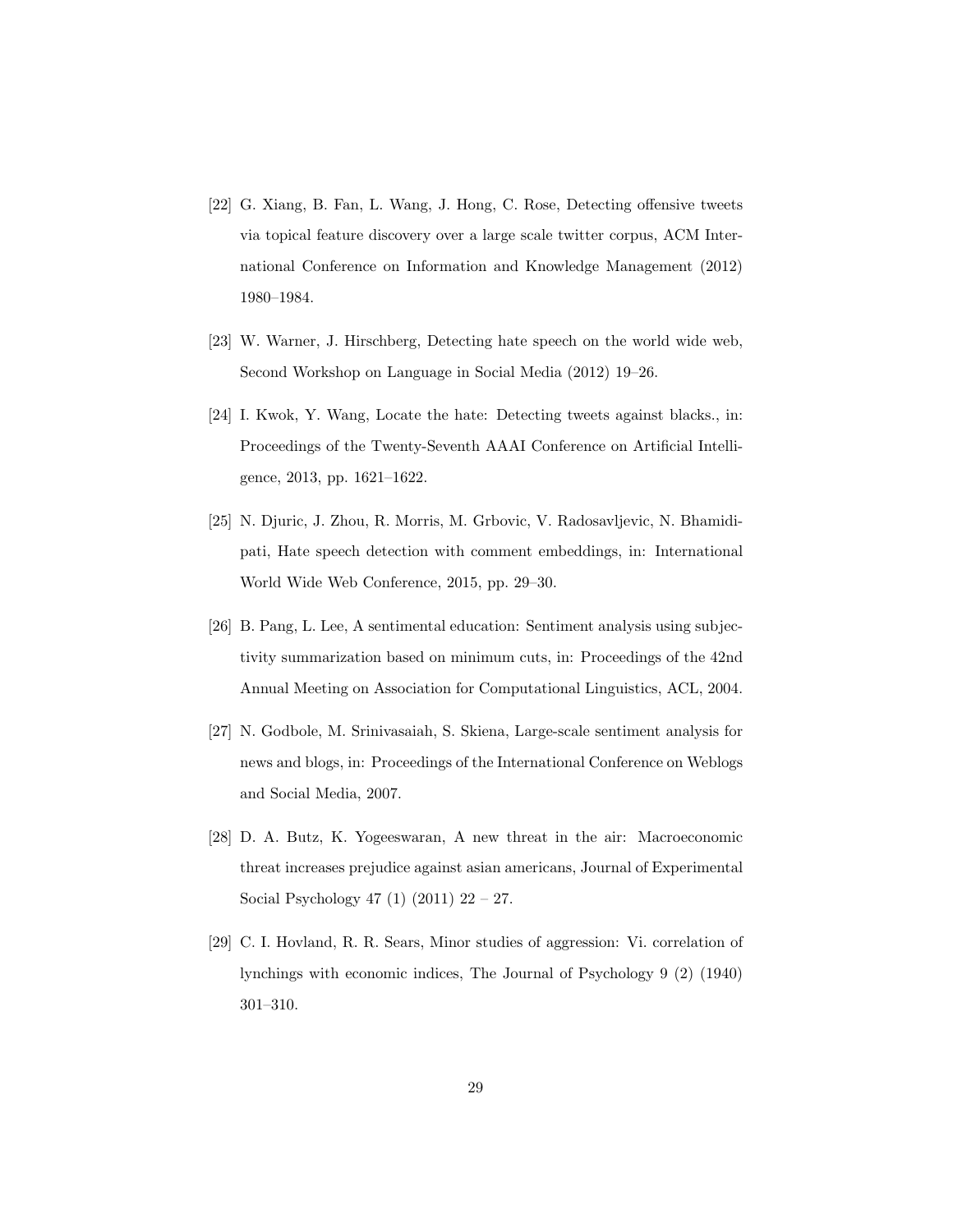- <span id="page-29-0"></span>[30] R. H. Knapp, A psychology of rumor, Public Opinion Quarterly 8 (1) (1944) 22–37.
- <span id="page-29-1"></span>[31] C. A. Cottrell, S. L. Neuberg, Different emotional reactions to different groups: A sociofunctional threat-based approach to prejudice, Journal of Personality and Social Psychology 88 (5) (2005) 770–789.
- <span id="page-29-2"></span>[32] R. L. Rosnow, Psychology of rumor reconsidered., Psychological Bulletin 87 (3) (1980) 578–591.
- <span id="page-29-3"></span>[33] S. Tamotsu, Improvised News: A Sociological Study of Rumor., The Bobbs-Merrill Company, 1966.
- <span id="page-29-4"></span>[34] R. H. Turner, L. M. Killian, Collective Behavior., Englewood Cliffs: Prentice-Hall., 1987.
- <span id="page-29-5"></span>[35] C. R. Sunstein, On Rumors: How falsehoods spread, why we belive them, what can be done, Farrar, Straus, and Giroux, NY., 2009.
- <span id="page-29-6"></span>[36] Y. Tausczik, J. W. Pennebaker, The psychological meaning of words: Liwc and computerized text analysis methods, Journal of Language and Social Psychology 29 (1) (2010) 24–54.
- <span id="page-29-7"></span>[37] A. K. McCallum, Mallet: A machine learning for language toolkit, http://mallet.cs.umass.edu (2002).
- <span id="page-29-8"></span>[38] P. Liang, Semi-supervised learning for natural language, Master's thesis, MIT (2005).
- <span id="page-29-9"></span>[39] J. Turian, L. Ratinov, Y. Bengio, Word representations: A simple and general method for semi-supervised learning, Annual Meeting of the Association for Computational Linguistics (2010) 384–394.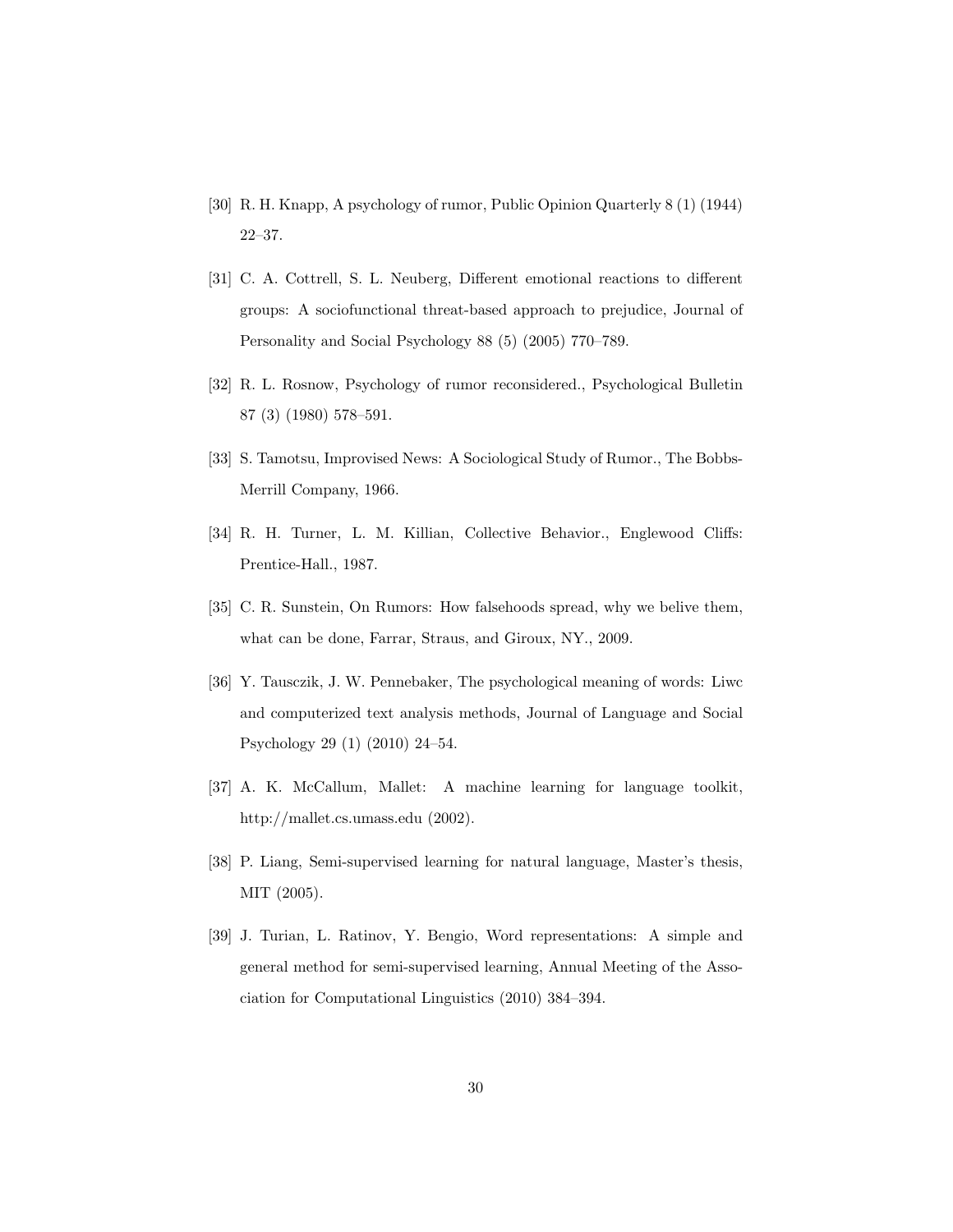- <span id="page-30-0"></span>[40] A. E. Hoerl, R. W. Kennard, Ridge regression: Biased estimation for nonorthogonal problems, Technometrics 12 (1) (1970) 55–67.
- <span id="page-30-1"></span>[41] R. Tibshirani, Regression shrinkage and selection via the lasso., J. R. Statist. Soc. B 58 (1996) 267–288.
- <span id="page-30-2"></span>[42] H. Zou, T. Hastie, Regularization and variable selection via the elastic net, J. R. Statist. Soc. B 67 (2) (2005) 301–320.
- <span id="page-30-3"></span>[43] S. Shalev-Shwartz, Y. Singer, N. Srebro, Pegasos: Primal estimated subgradient solver for svm, in: Proceedings of the 24th International Conference on Machine Learning, 2007, pp. 807–814.
- <span id="page-30-4"></span>[44] L. Breiman, Random forests, Mach. Learn. 45 (1) (2001) 5–32.
- <span id="page-30-5"></span>[45] A. Conrad, J. Wiebe, R. Hwa, Recognizing arguing subjectivity and argument tags, in: Proceedings of the Workshop on Extra-Propositional Aspects of Meaning in Computational Linguistics, ExProM, 2012, pp. 80–88.

## Appendix A

Evidence is provided to verify that engineered features are able to differentiate between prejudiced and non-prejudiced messages. We perform Chi-squared tests to assess the quality of features and results are presented in Table [5.](#page-31-0)

## Appendix B

In this section, we demonstrate the utility of the Logistic Regression model with Elastic Net regularization by analyzing its performance on the following three public opinion datasets with subjective labels.

(a) Argument Corpus: This corpus examines online editorials and blog posts concerning the debate over health insurance reform legislation in the United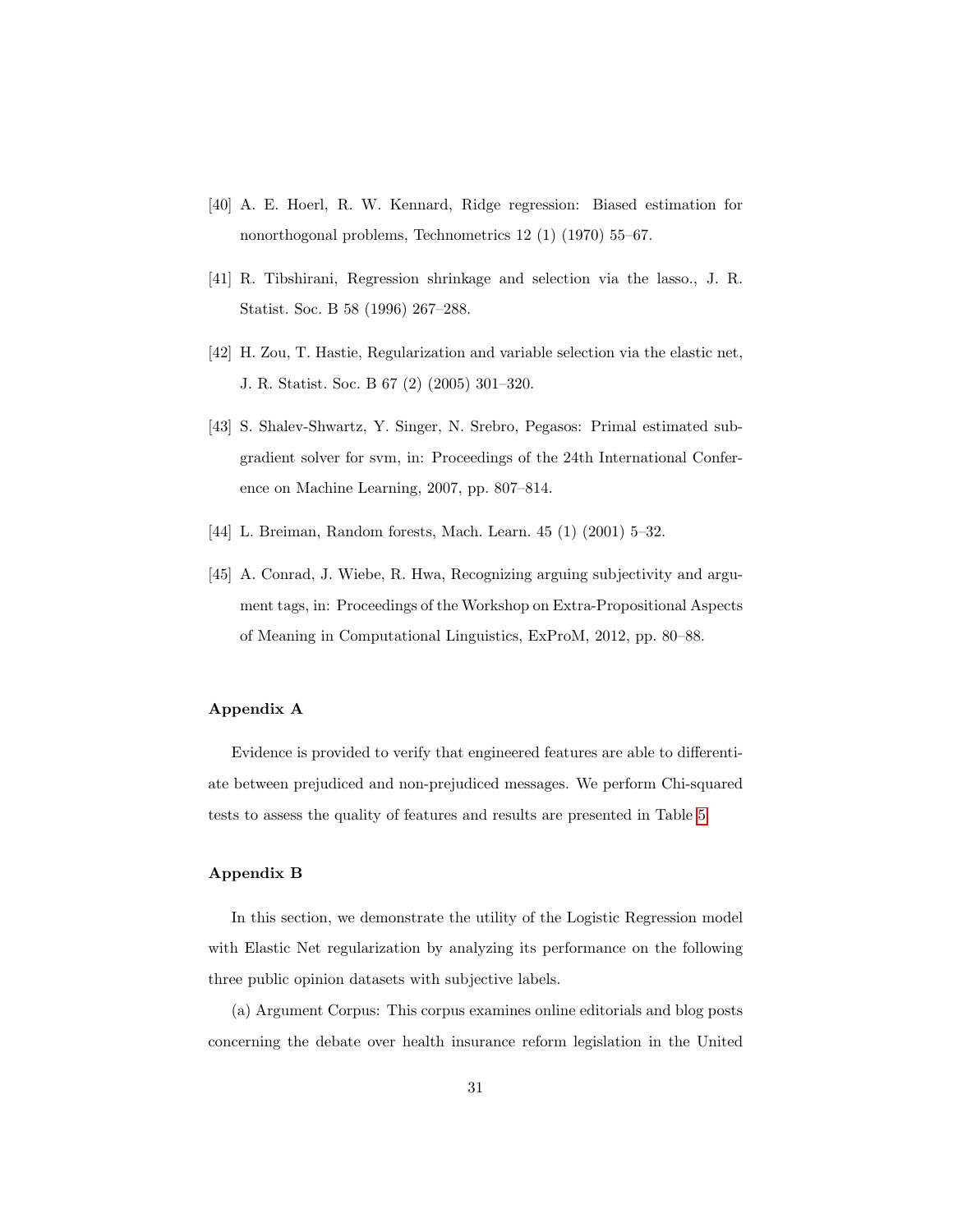| Rules | Feature            | Chi-square | p-value       |
|-------|--------------------|------------|---------------|
| R1    | (a) Group          | 589.60     | $< 2.2e-16*$  |
|       | b) Individual      | 214.36     | $< 2.2e-16*$  |
| R2    | (a) Profane Words  | 257.06     | $< 2.2e-16^*$ |
|       | $(b)$ Kill*        | 1.21       | 0.27          |
| R3    | Emotional Accent   | 0.08       | 0.77          |
| R4    | Empathy            | 7.98       | 0.0047        |
|       | Co-occur: Muslim   | 46.90      | $< 7.45e-12*$ |
| R5    | Co-occur: islam    | 139.60     | $< 2.2e-16^*$ |
|       | Co-occur: Obama    | 5.20       | 0.02          |
| R6    | News and Media Org | 4.08       | 0.0432        |
|       | URL                | 0.08       | 0.77          |
|       | Number             | 0.42       | 0.52          |
|       | Breaking           | 0.07       | 0.79          |

<span id="page-31-0"></span>Table 5: Chi-square tests for features. The asterisk next to the p-values marks the features that are capable of distinguishing between prejudice and non-prejudice.

States and annotates subjective arguments [\[45\]](#page-30-5). (b) Subjectivity Dataset: This data set contains subjective sentences (or phrases) collected from 5000 movie [r](www.rottentomatoes.com)eview snippets (e.g., "bold, imaginative, and impossible to resist") from [www.](www.rottentomatoes.com) [rottentomatoes.com](www.rottentomatoes.com). (c) Polarity Dataset: This dataset is used to classify movie reviews as "thumbs up" or "thumbs down" using just the subjective portions of the document. It contains 1000 positive and 1000 negative reviews all written before 2002, with a cap of 20 reviews per author (312 authors total) per category. The Table [6](#page-32-0) presents the results. Overall, Logistic Regression with Elastic Net Penalty has comparable (or better) performance than Logistic <sup>700</sup> Regression without regularization on all three datasets discussed here.

# Appendix C

In this section, we demonstrate the utility of the Logistic Regression model with Elastic Net regularization by analyzing its performance against a state-of-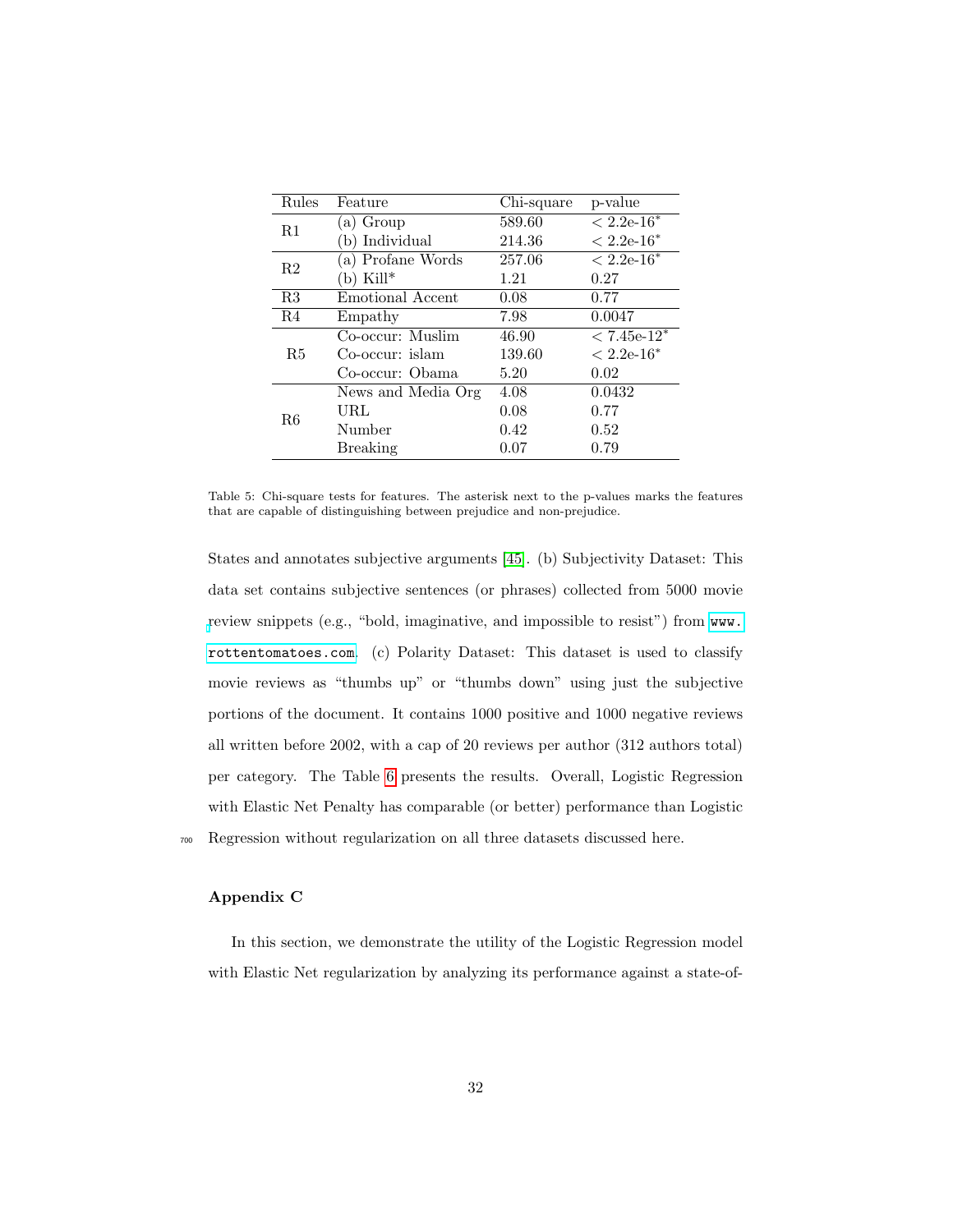| Argument Corpus                             |          |           |        |                 |
|---------------------------------------------|----------|-----------|--------|-----------------|
| Method                                      | Accuracy | Precision | Recall | <b>FMeasure</b> |
| Logistic Regression (No Regularization)     | 0.65     | 0.43      | 0.6    | 0.5             |
| Logistic Regression + $L_1$ penalty (Lasso) | 0.65     | 0.43      | 0.6    | 0.5             |
| Logistic Regression + $L_2$ penalty (Ridge) | 0.76     | 0.67      | 0.4    | 0.5             |
| $Logistic Regression + Elastic Net penalty$ | 0.65     | 0.43      | 0.6    | 0.5             |
| Subjectivity Data                           |          |           |        |                 |
| Logistic Regression (No Regularization)     | 0.61     | 0.63      | 0.56   | 0.59            |
| Logistic Regression + $L_1$ penalty (Lasso) | 0.85     | 0.86      | 0.85   | 0.85            |
| Logistic Regression $+ L_2$ penalty (Ridge) | 0.83     | 0.84      | 0.82   | 0.82            |
| $Logistic Regression + Elastic Net penalty$ | 0.85     | 0.86      | 0.84   | 0.85            |
| Polarity Dataset                            |          |           |        |                 |
| Logistic Regression (No Regularization)     | 0.74     | 0.74      | 0.74   | 0.74            |
| Logistic Regression + $L_1$ penalty (Lasso) | 0.74     | 0.74      | 0.74   | 0.74            |
| Logistic Regression + $L_2$ penalty (Ridge) | 0.74     | 0.74      | 0.73   | 0.74            |
| Logistic Regression $+$ Elastic Net penalty | 0.74     | 0.74      | 0.73   | 0.73            |

<span id="page-32-0"></span>Table 6: Performance of logistic regression classifier(s) with and without regularization on three public opinion datasets.

the-art system<sup>[17](#page-0-0)</sup> for detecting anti-social messages (such as hate and offensive speech). The authors collected tweets that contained terms from the Hatebase.org lexicon and labeled a sample of 25K tweets into three categories pertaining to hate, offensive speech or neither. A logistic regression with  $L_1$  penalty was first used to select the best features and then  $L_2$  regularization was used to construct the model. When this pre-trained hate speech / offensive language detector was run against our corpus, of the total of 150 prejudiced tweets in our corpus, the model from the state-of-the-art baseline was able to identify only 46 tweets. We have assumed in our experiments that hate and offensive language together comprise of the prejudiced messages while the neither label was selected as non-prejudiced label.

## Appendix D

In this section, we demonstrate the effectiveness of using human annotations versus a state-of-the-art Named Entity Recognition (NER) system for generating

 $\frac{17 \text{https://github.com/t-davidson/hate-speech-and-offensive-language)}}{17}$  $\frac{17 \text{https://github.com/t-davidson/hate-speech-and-offensive-language)}}{17}$  $\frac{17 \text{https://github.com/t-davidson/hate-speech-and-offensive-language)}}{17}$